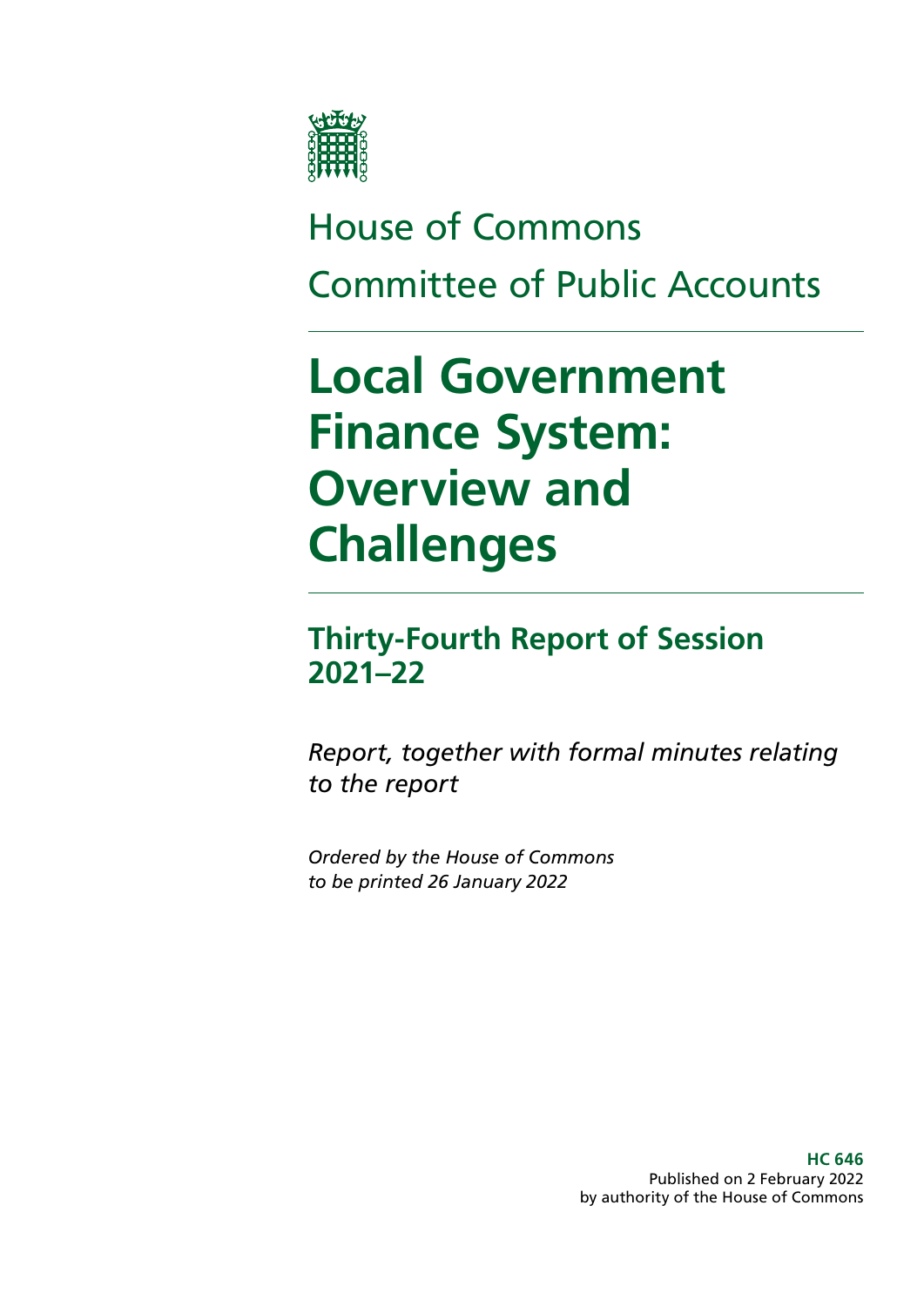#### **The Committee of Public Accounts**

The Committee of Public Accounts is appointed by the House of Commons to examine "the accounts showing the appropriation of the sums granted by Parliament to meet the public expenditure, and of such other accounts laid before Parliament as the committee may think fit" (Standing Order No.148).

#### **Current membership**

[Dame Meg Hillier MP](https://www.parliament.uk/biographies/commons/meg-hillier/1524) (*Labour (Co-op), Hackney South and Shoreditch*) (Chair) [Mr Gareth Bacon MP](https://members.parliament.uk/member/4798/contact) *(Conservative, Orpington)* [Shaun Bailey MP](https://members.parliament.uk/member/4757/contact) (*Conservative, West Bromwich West*) [Dan Carden MP](https://members.parliament.uk/member/4651/contact) (*Labour, Liverpool, Walton*) [Sir Geoffrey Clifton-Brown MP](https://www.parliament.uk/biographies/commons/geoffrey-clifton-brown/249) (*Conservative, The Cotswolds*) [Rt Hon Mark Francois MP](https://members.parliament.uk/member/1444/contact) (*Conservative, Rayleigh and Wickford*) [Barry Gardiner MP](https://members.parliament.uk/member/146/contact) (*Labour, Brent North*) [Peter Grant MP](https://members.parliament.uk/member/4466/contact) (*Scottish National Party, Glenrothes*) [Antony Higginbotham MP](https://members.parliament.uk/member/4833/contact) (*Conservative, Burnley*) [Mr Richard Holden MP](https://members.parliament.uk/member/4813/contact) (*Conservative, North West Durham*) [Craig Mackinlay MP](https://members.parliament.uk/member/4529/contact) (*Conservative, Thanet*) [Sarah Olney MP](https://members.parliament.uk/member/4591/contact) (*Liberal Democrat, Richmond Park*) [Kate Osamor MP](https://members.parliament.uk/member/4515/contact) (*Labour (Co-op), Edmonton*) [Nick Smith MP](https://members.parliament.uk/member/3928/contact) (*Labour, Blaenau Gwent*) [Helen Whately MP](https://members.parliament.uk/member/4527/contact) (*Conservative, Faversham and Mid Kent*) [James Wild MP](https://members.parliament.uk/member/4787/contact) *(Conservative, North West Norfolk*)

#### **Powers**

Powers of the Committee of Public Accounts are set out in House of Commons Standing Orders, principally in SO No.148. These are available on the Internet via [www.parliament.uk](http://www.parliament.uk).

#### **Publication**

© Parliamentary Copyright House of Commons 2021. This publication may be reproduced under the terms of the Open Parliament Licence, which is published at [https://www.parliament.uk/site-information/copyright-parliament/.](https://www.parliament.uk/site-information/copyright-parliament/)

Committee reports are published on the [Committee's website](https://committees.parliament.uk/committee/127/public-accounts-committee/) and in print by Order of the House.

#### **Committee staff**

The current staff of the Committee are Jessica Bridges-Palmer (Media Officer), Ameet Chudasama (Committee Operations Manager), Richard Cooke (Clerk), Rose Leach (Committee Operations Officer), Heather Nathoo (Chair Liaison), Ben Rayner (Second Clerk).

#### **Contacts**

All correspondence should be addressed to the Clerk of the Committee of Public Accounts, House of Commons, London SW1A 0AA. The telephone number for general enquiries is 020 7219 5776; the Committee's email address is [pubaccom@parliament.uk.](mailto:pubaccom%40parliament.uk?subject=)

You can follow the Committee on Twitter using [@CommonsPAC.](https://twitter.com/commonspac)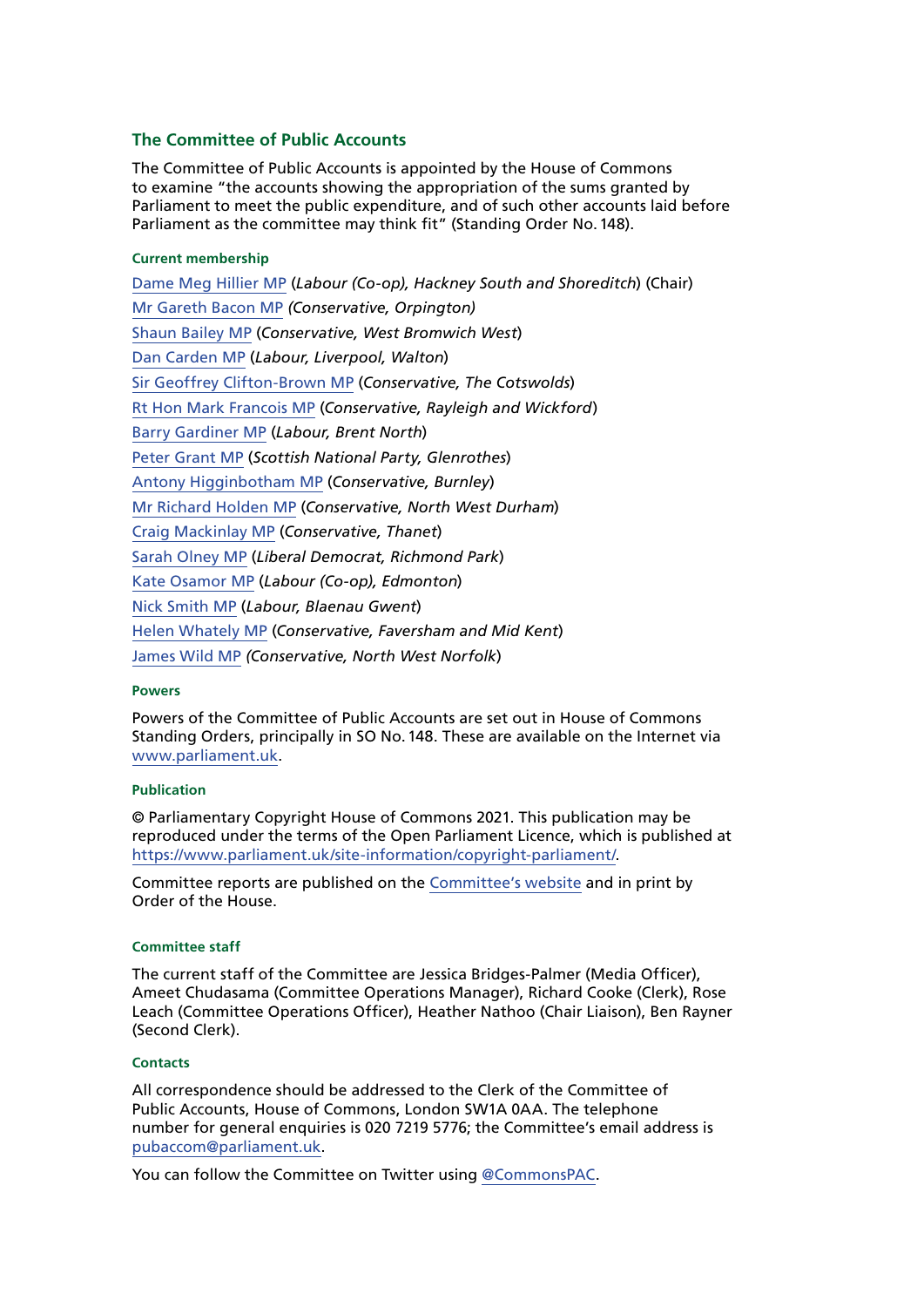# **Contents**

| <b>Summary</b>                    |                                                                  | 3  |
|-----------------------------------|------------------------------------------------------------------|----|
|                                   | <b>Introduction</b>                                              | 4  |
|                                   | <b>Conclusions and recommendations</b>                           | 5  |
| 1                                 | <b>Risks to the sector</b>                                       | 9  |
|                                   | <b>Accumulation of risk</b>                                      | 9  |
|                                   | Departmental action to address risks                             | 11 |
|                                   | Potential to improve oversight                                   | 14 |
| $\overline{2}$                    | <b>Future funding</b>                                            | 16 |
|                                   | The Spending Review and sustainability                           | 16 |
|                                   | Continued funding uncertainty                                    | 17 |
|                                   | Rationalising funding arrangements                               | 19 |
| <b>Formal minutes</b>             |                                                                  | 21 |
| <b>Witnesses</b>                  |                                                                  | 22 |
| <b>Published written evidence</b> |                                                                  | 22 |
|                                   | List of Reports from the Committee during the current Parliament | 23 |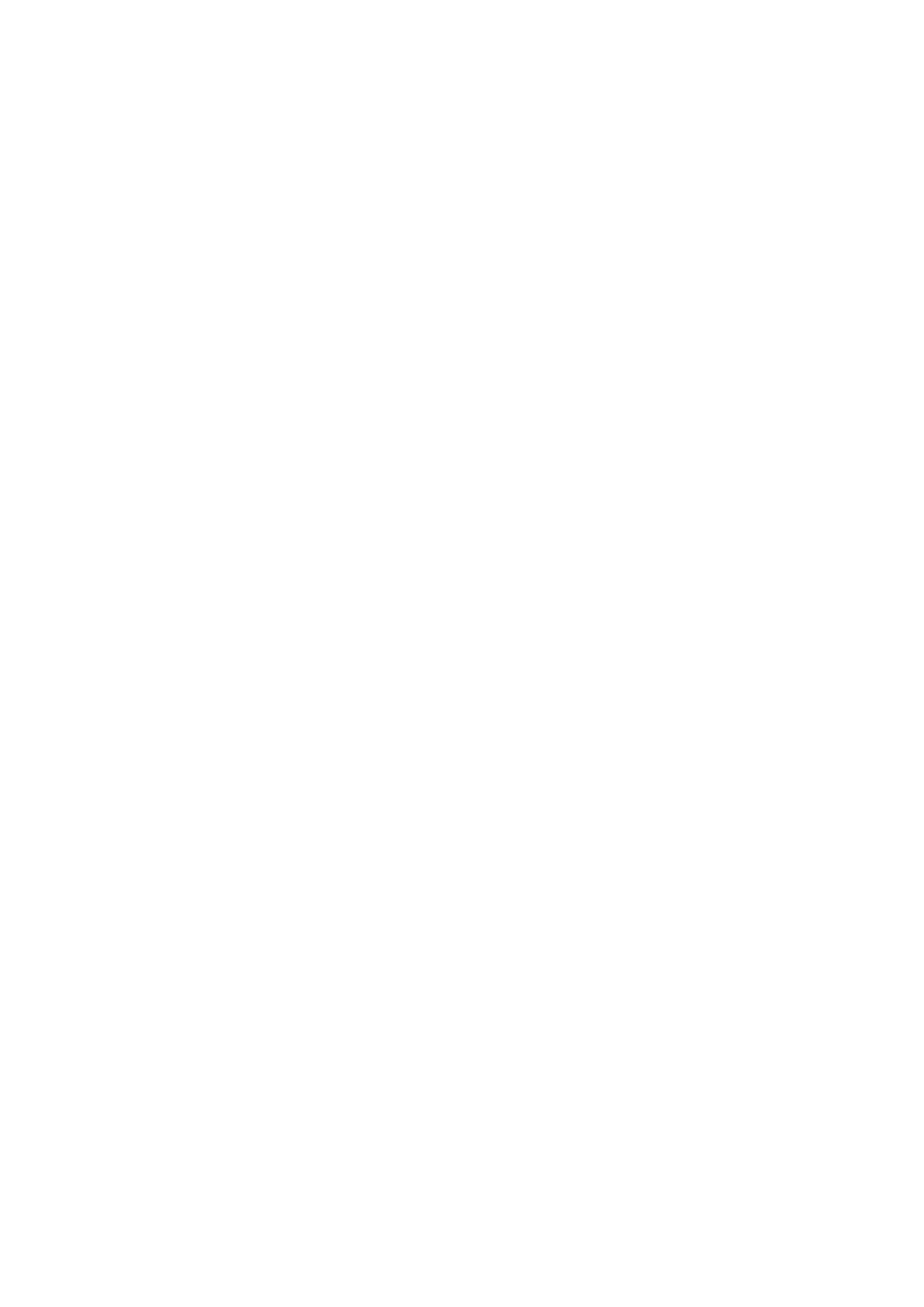### <span id="page-4-0"></span>Summary

For many years this Committee has raised important concerns about local government financial sustainability and the potential impact on local services. There is a real risk that the much-heralded extra funding in the Spending Review 2021 merely allows local government to stand still rather than allowing it to address the significant service pressures and risks which have built up. Central government funding for local authorities fell in real terms by over 50% between 2010–11 and 2020–21. As funding has fallen demand for key services such as social care has risen with local authorities spending as much as eight pounds out of every ten from their core funding to deliver these services, but even here there is still unmet need. This inevitably puts pressure on the other services people rely on such as planning, cultural, and regulatory services. From 2010–11 to 2019–20 non-social care services have seen an overall real-terms decrease of 25%.

To offset these cuts local authorities have turned to their residents to fund services by increasing council tax and raising more by charging for services. In addition, they set up companies and purchased properties to provide income streams. Such activities do not always go to plan, and in some cases have led directly to the failure of local authorities. However even with local people shouldering an increased share of the cost of services, core resources available to provide services has fallen by 26% in real terms over ten years. Yet disappointingly the Department for Levelling Up, Housing and Communities (the Department) has only a very limited understanding of the impact this has had on the services people receive.

The Department is finally taking action to increase the information it has on local authority finances, but it has been frustratingly slow to act, and local authorities face continuing uncertainty as Ministers reconsider or consult on longstanding major reforms. In the meantime, its oversight relies on a system of local accountability hampered by shockingly late audit opinions and declining local authority spending on governance.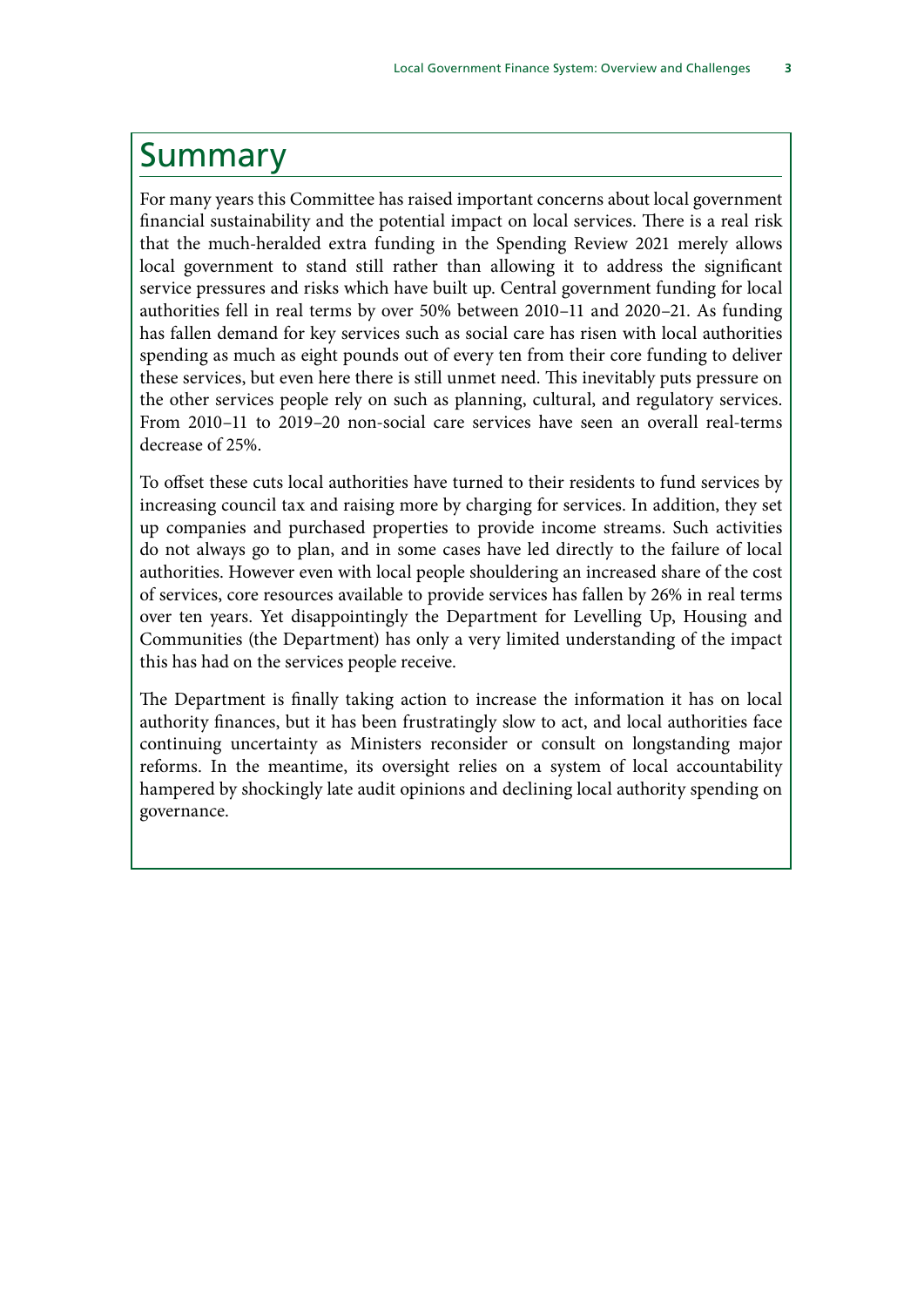# <span id="page-5-0"></span>Introduction

Local authorities provide a broad range of services, including those for some of the most vulnerable in society. They have also been vital in the local response to the COVID-19 pandemic. Local authorities are funded through multiple funding streams, including government grants, taxes and charges for services. They also raise funds to support their services through commercial activity such as purchasing properties to provide income.

The Department for Levelling Up, Housing and Communities (the Department) is responsible for working across government to support HM Treasury (the Treasury) to make major decisions about local government funding and it plays a significant role in distributing that funding. The Department is also responsible for the accountability system that assures Parliament about how local authorities use their resources, including preventing and responding to financial and service failure.

English local authorities spent £64.4 billion on providing services in 2019–20 with statutory care services for vulnerable adults and children dominating spending. Spending Review 2021 announced £4.8 billion of new grant funding for local government between April 2022 and March 2025. The spending review also confirmed that £3.6 billion would be made available to local authorities to support charging reforms for adult social care. Considering the expected increases in council tax, including the additional amount charged for adult social care, the government expects the core spending power for local authorities to increase by an average of 3% in real terms each year over the spending review period.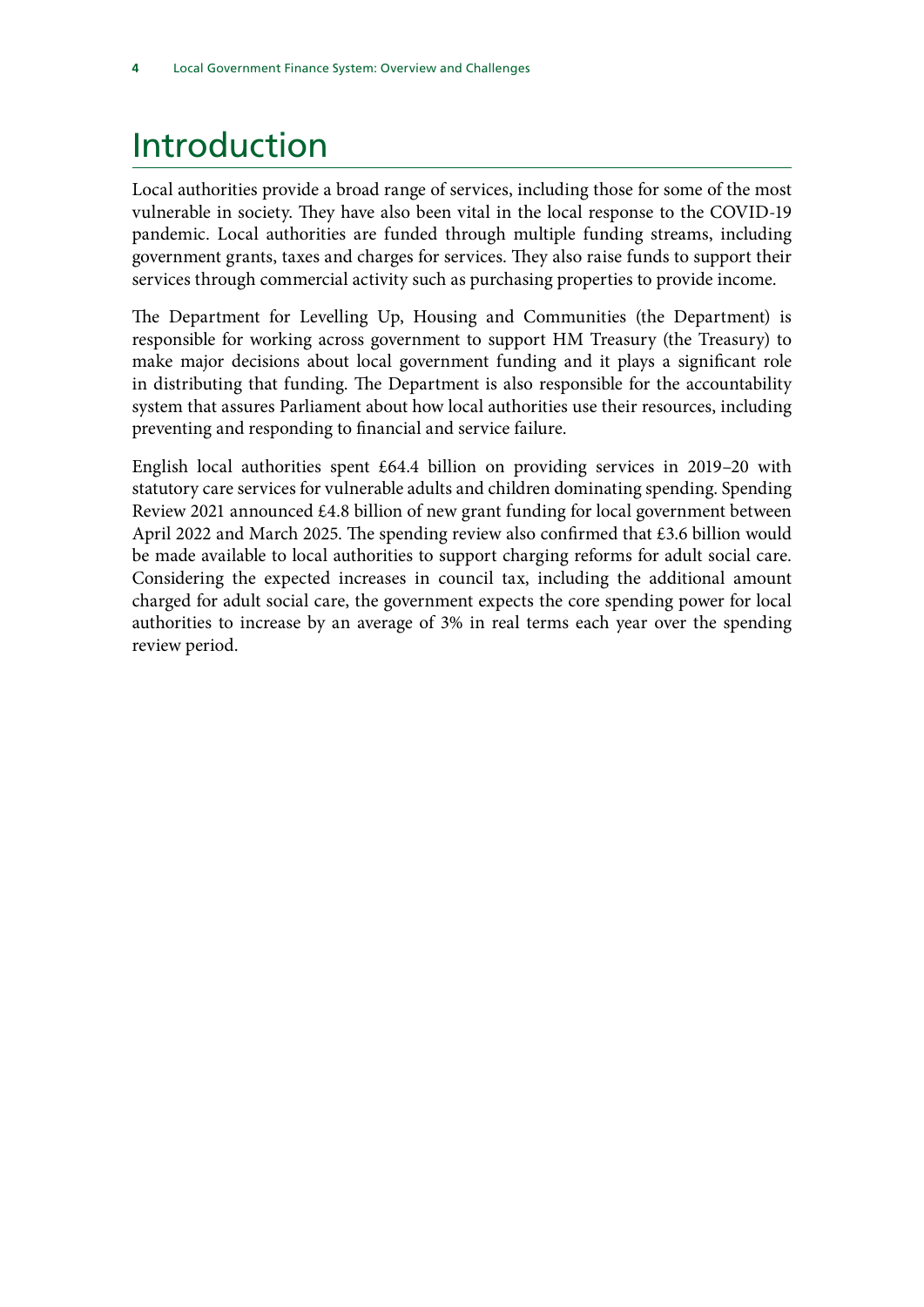## <span id="page-6-0"></span>Conclusions and recommendations

1. **The sector is facing a wide range of risks that have built up during the period of sustained financial pressure on local authorities.** After steep funding reductions between 2010–11 and 2019–20, local government went into the pandemic with planned core funding down by 26% in real terms. Even factoring in other income sources, local government income was £8.4 billion less than in 2010–11 in real terms at the start of the pandemic. In our previous report into Local Government Finance, we set out the limitations the pandemic had exposed in the data that the Department normally collects from local authorities, and how this might result in Government not having a proper picture of local finance resilience, particularly the impact of major spending reductions on many services, sharply reduced resources to support governance, a severely fragile market for adult social care, at least £7.6 billion of recently purchased commercial property and, for too many authorities, the absence of audited information to manage their finances. It is also concerning that four local authorities have highlighted a risk of an unbalanced budget or other unlawful financial matters since 2018 and been issued a section 114 notice. At the same time the Department has been planning to stop its COVID-19 financial impact monitoring at the end of 2021. The Department needs to oversee local authority financial sustainability while recovering itself from the demands the pandemic has placed on its organisational resilience and delivering its new departmental responsibilities, such as levelling up. We will revisit this issue the next time the Department appears before the Committee.

#### **Recommendation:** *In its response to this report:*

- *• The Department must set out what changes it has made to improve the quality of the local government financial data it collects, what requirements it will carry over from its monthly COVID-19 monitoring, and whether it now has the capacity to adequately oversee the risks to local authority finances and services.*
- 2. **Too often the Department has failed to act with sufficient urgency to address risks to financial sustainability in the sector, leading to problems becoming entrenched.** This Committee warned in 2016 that the local capital finance framework might not be able to cope with changes in local authority activity, particularly in relation to investment in commercial property. The Department reacted by changing the guidance on local authority investments and on setting aside money to repay debts, but these proved ineffective in addressing key risks. Disappointingly, it took until 2020 before the Treasury took action to restrict borrowing for commercial investment, allowing billions of pounds to be borrowed and spent in the intervening period. In November 2021, the Department started consulting on legislative change to ensure all authorities act prudently and ensure they have the money to repay debts in future. The Department's consultation was in response to local authority practices which were not fully compliant with the duty to make prudent revenue provision for borrowing. For example, some local authorities excluded a proportion of their debt when calculating their Minimum Revenue Provision (MRP); and some local authorities had used capital receipts instead of revenue resources for MRP. Meanwhile some local authorities have set aside much too little money, and they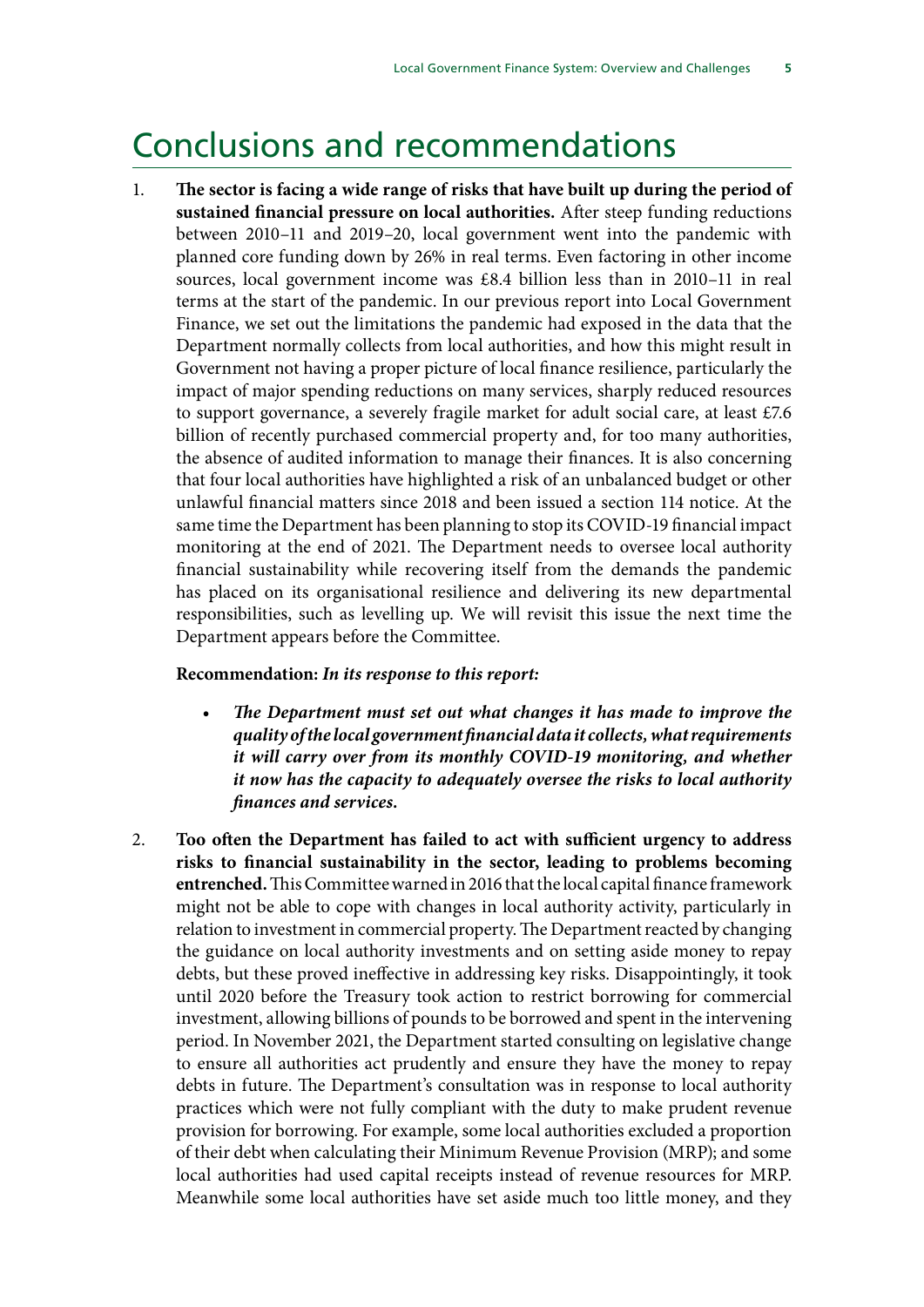now cannot make up the difference promptly without threatening their financial position. In addition, current proposals to continue to use just guidance to encourage local authority audit committees to have an independent member, rather than make it compulsory, suggest the Department is still over-optimistic about the ability of such 'soft' changes to address risks.

#### **Recommendation:** *In its response to this report:*

- *• The Department needs to identify key areas of concern regarding the sustainability of local government finance and explain how these will be addressed as part of its stewardship role.*
- *• The Department should set out a clear timetable for responding to and implementing any changes as a result of its consultation; and*
- *• HM Treasury and the Department should seriously consider extending their recently introduced conditions for local authority borrowing to require that a compliant policy is always in place for new loans and what action might be taken for existing loans where no MRP does exist, so that prudent levels of MRP are built into the authorities financial planning in the future.*
- 3. **The Department did not act with sufficient urgency, nor has it set out an overarching plan and timetable, to address the severe and pressing problems with the local government audit market.** Significantly delayed audits are a serious gap in local authorities' accountability to taxpayers and risk undermining public confidence and trust in local government finances. Just 9% of 2020–21 local government body audits were completed in time for audited accounts to be published by the extended deadline of 30 September 2021 and too many audits for 2019–20 and 2018–19 remain outstanding, putting further pressure on the local audit system. Previously this Committee recommended the Department set out a detailed plan and timetable for getting local audit timeliness back on track. We also recommended the Department explain how it intended to work with the Department for Business, Energy and Industrial Strategy to set up the new system leader for local government audit, the Auditing, Reporting and Governance Authority (ARGA), and how it would address the pressing need for effective leadership while ARGA was being established. The Department agreed with our recommendations however their initial response lacked detail. While we welcome the measures to address the urgent issues in local audit the Department has recently announced these will take time to finalise and implement.

**Recommendation:** *Alongside its Treasury Minute Response, The Department should provide a detailed timetable and overarching plan that draws together the existing and recently proposed short- and long-term actions to address the problems with local government audit. This should include a clear timetable for finalising the local audit functions of ARGA, the transition arrangements and a mechanism to keep this committee updated on progress.*

4. **The Department is making some welcome improvements to its oversight of the sector although it remains to be seen what concrete difference these changes will make.** Over time the Department has improved its analysis of financial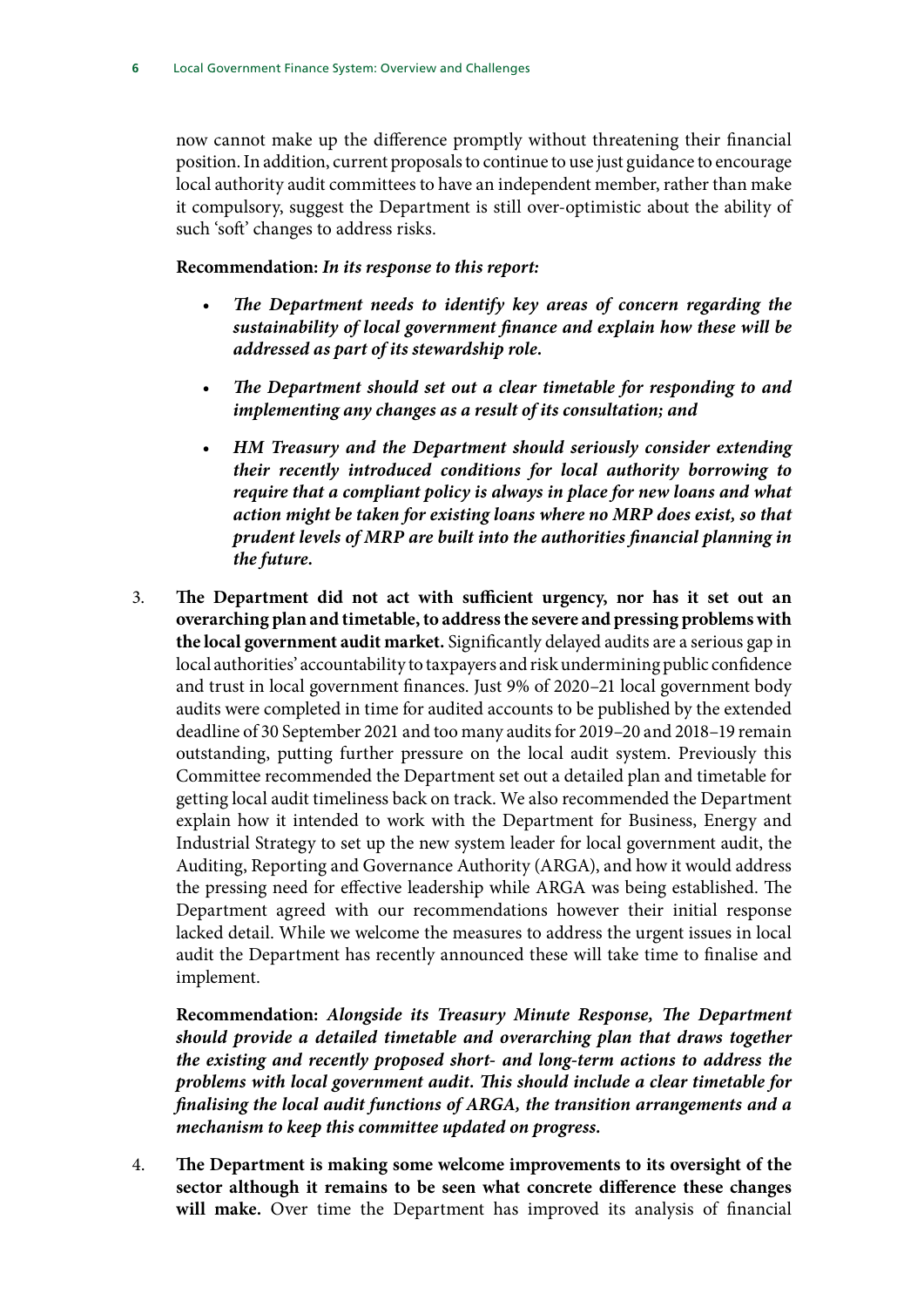risk and its engagement with local authorities: the sector praised Departmental engagement during the pandemic highly. However, while we do not expect the Department to micro-manage local authorities, there is clearly more it can do as part of its stewardship role. The Department recognises the gaps and plans to collect more detailed information on local authority reserves from the next financial year. It will also start collecting data on local authority holdings of commercial property, companies, and financial investments regularly. These changes, which we recommended in 2016, are welcome but we will only be fully reassured when we see the Department taking decisive and effective action where this new data reveals pressing risks.

**Recommendation:** *Alongside its Treasury Minute response to this report, the Department should write with more detail about its new data collections and how it plans to use these data, including those relating to borrowing and investment.*

5. **We are concerned the Department is worryingly complacent in its view that the spending review will put local services on a sustainable footing.** The spending review provided an extra £4.8 billion, £1.6 billion per year for the period 2022– 23 to 2024–25, along with assumed council tax rises (although lower rises than in recent years). These plus assumed growth in business rates will need to provide the "business as usual" funding for adult social care. The Department's view is that this funding leaves the sector in a sustainable position, enabling local authorities to improve services and meet the rising demand and cost pressures they are facing. It is confident there will be no need to go back to the Treasury to ask for additional pots of short-term funding, as in previous years. Yet we remain sceptical when neither the Department nor the Treasury can explain how the adult and children's social care pressures are built into the spending review settlement, council tax is rising by less than inflation this year and the pandemic means business rates growth is even more uncertain than usual.

**Recommendation:** *Alongside its Treasury Minute response to this report the Department should write with more detailed assurance on the expected impact of the spending review on services and, working with other government departments, set out its plans to keep this under review.*

6. **The sector is still facing uncertainty and stop-gap financial arrangements until such time as the longer-term reforms are put in place.** The sector is once again faced with a single-year settlement for the 2022–23 finance year. It has now had three one-year settlements, preceded by a four year settlement full of short-term funding initiatives. The government has proposed six major updates or reforms that could significantly alter the business rates retained by local authorities, business rates themselves, the way funding is distributed and the cost of providing adult social care - the service local authorities spend most on. While the spending review provided a final decision and a clear timescale for business rates revaluation, the remaining reforms are subject to further consideration by Ministers in the Department, the Treasury or the Department of Health and Social Care and will require public consultation. We understand that some support for adult social care will start to flow from April 2022, but it seems clear to us no other changes will be delivered before April 2023 at the very earliest. This prolongs the damaging uncertainty for local government. Although the government needs to take time to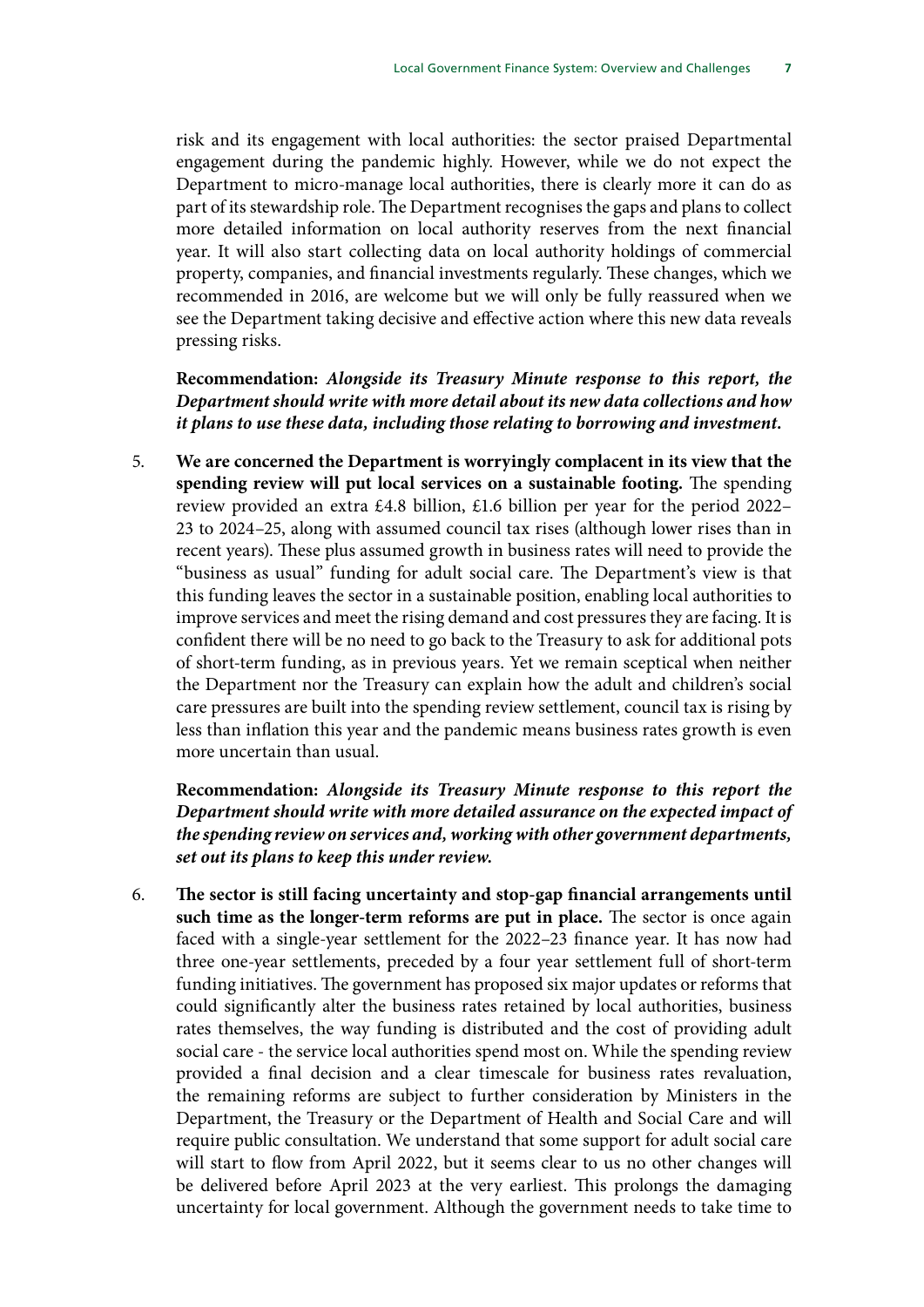get the reforms right and ensure alignment with the levelling up agenda and other Ministerial priorities, we have previously recommended that a multi-year settlement be established, nonetheless. This would provide a stable funding environment and act as a bridging mechanism while the Department works on long-term reforms. Unfortunately the Department has again missed this opportunity and will also continue to be hindered by severely outdated funding formulae and its lack of information on services.

**Recommendation:** *Alongside its Treasury Minute response to this report, the Department should write to us setting out its plans to support the sector through this interim period.*

7. **It is still not clear how the government will take a strategic, cross-government approach to rationalising local authority funding, which is particularly important for cross-cutting priorities like net zero and levelling up.** Responding to concerns about the burden of bidding for multiple funding pots, the recently-appointed Secretary of State for local government has recognised the need to simplify and rationalise the funding available to local authorities. This is welcome recognition that the current situation does not represent value for money. Sector analysis has previously highlighted the numerous grants available to local authorities in any one year. During 2020–21, twenty-two grant funds were available for net zero work alone, many of which local authorities had to compete with each other for. While competing for funding can allow funding to be prioritised for those areas where it can be most effective, it also has the potential to create winners and losers with local people missing out. The Department is considering whether to review its approach to rationalising grants within the levelling up funds for which it is directly responsible. However, we have highlighted the need for better cross-government coordination many times before and we lack confidence that central government will join up to ensure local government funding decisions take account of the overall role of, and burdens on, local government.

**Recommendation:** *In its response to this report, the Department and the Treasury should set out what changes will be required to deliver a strategic, crossgovernment approach to rationalising funding for local government, especially for major strategic priorities.*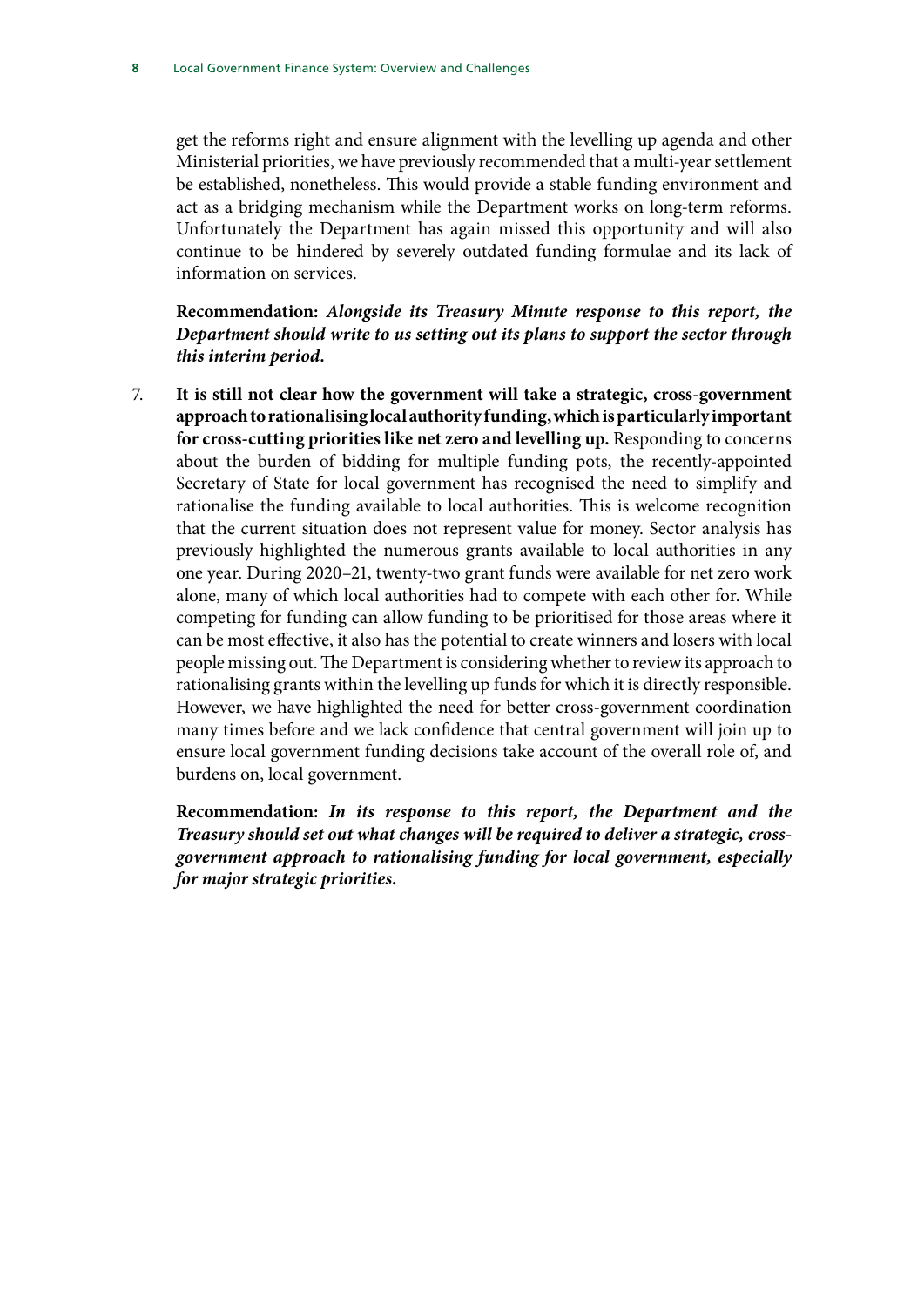# <span id="page-10-0"></span>**1** Risks to the sector

1. On the basis of a Report by the Comptroller and Auditor General, we took evidence from the Department for Levelling Up, Housing & Communities (the Department) and HM Treasury (the Treasury) about local government finance in England.<sup>1</sup> The Department is responsible for working across government to support the Treasury to make major decisions about local government funding and it plays a significant role in distributing that funding.2 The Department is also responsible for the accountability system that assures Parliament about how local authorities use their resources, including preventing and responding to financial and service failure.<sup>3</sup>

2. Since 2010 successive governments have reduced funding for local government in England as part of their efforts to reduce the fiscal deficit. Central government core funding for local authorities fell in real terms by over 50% from 2010–11 to 2020–21. In 2019–20 English local authorities spent £64.4 billion on providing services with statutory care services for vulnerable adults and children dominating spending.<sup>4</sup> In 2019–20, authorities with responsibility for adult and children's social care spent as much as eight pounds out of every ten from their core funding to deliver these services.<sup>5</sup>

3. Service users are now paying directly for more of what local authorities spend on services, by paying fees or charges or making purchases: authorities raised more money from service users in 2019–20 than 2010–11, while overall service spending fell over the same period. Service users now directly fund almost half the cost of planning and development services, and highways and transport services, up from 25% and 31% respectively.6

#### **Accumulation of risk**

4. Since 2015–16, the Department has used 'core spending power' as its measure of the revenue resources made available to local authorities; it covers the main streams of government funding plus council tax. Core spending power fell by 29% in real terms on a like-for-like basis from 2010–11 to 2016–17 and stayed at this level to 2019–20. The Department's pre-pandemic plans for local government funding in 2020–21 allowed for an increase in funding but core spending power would still have been 26% lower on a real-terms, like-for-like basis than in 2010–11. If changes in council tax are excluded, the fall in government-funded spending power over the same period was 52%.<sup>7</sup> (These calculations do not include the additional funding subsequently provided during 2020–21 to support local government with pandemic cost and income pressures). These funding reductions have coincided with increased service demand: for example, from 2010–11 to 2019–20 cases where children are taken into care have risen at almost three times the rate of population growth and there has been a three-fold increase in spending on temporary accommodation for homeless households. While local authorities have raised more

<sup>1</sup> C&AG's Report, *The local government finance system in England: overview and challenges*, Session 2021–22, HC 858, 10 November 2021

<sup>2</sup> C&AG's Report, Page 4

<sup>3</sup> Ministry of Housing, Communities & Local Government, *Accounting Officer System Statement*, November 2020

<sup>4</sup> C&AG's Report, Page 7, Page 12, Page 13 Figure 5

<sup>5</sup> C&AG's Report, Pages 23 and 41

<sup>6</sup> C&AG's Report, Page 28 and Figures 9 and 12

<sup>7</sup> C&AG's Report, Page 13, Figure 5 inc note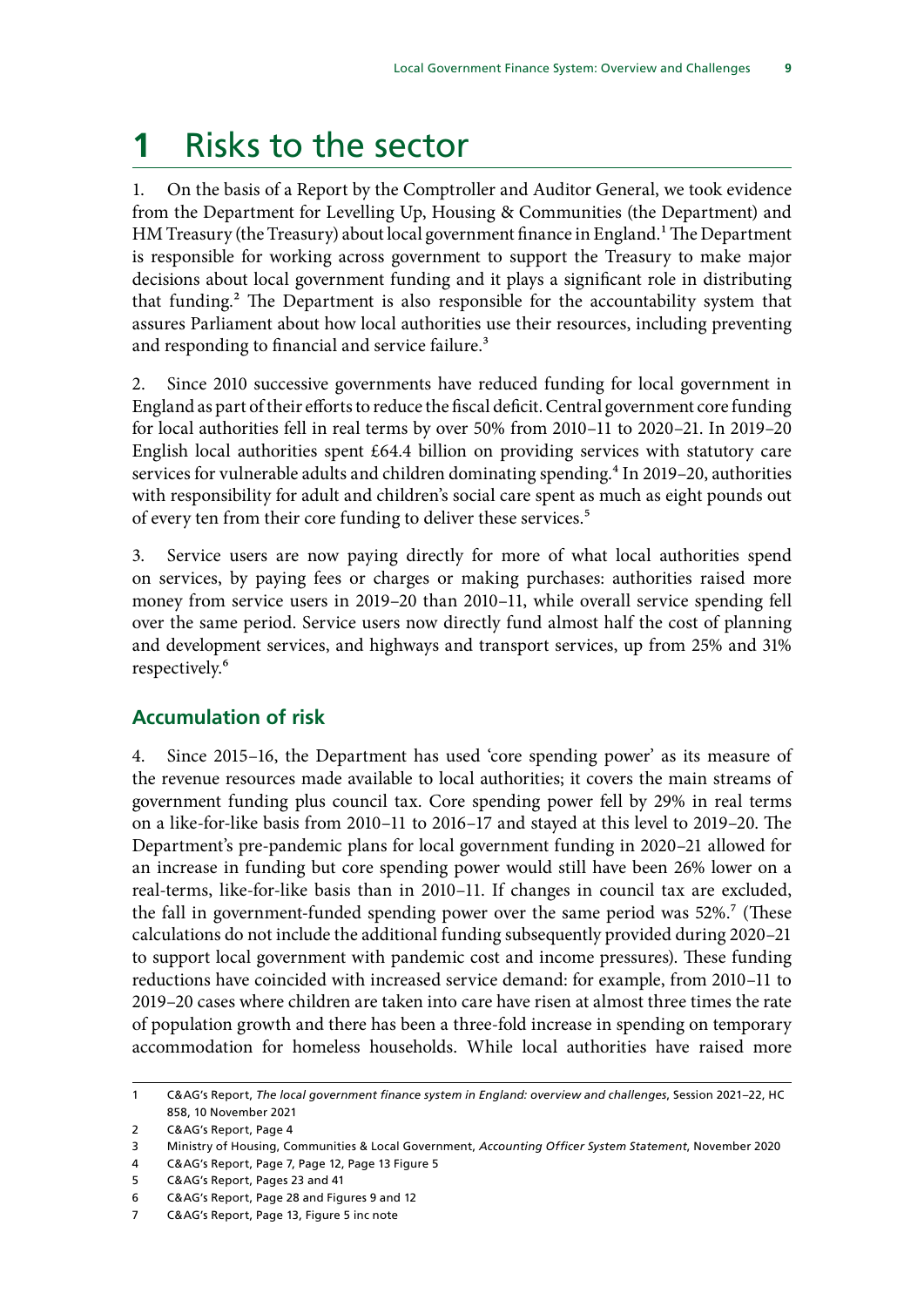money from sources outside core spending power, including charges to service users and commercial investments, local authority income was still £8.4 billion lower in real terms in 2019–20 than in 2010–11 $8$ 

5. This Committee has published multiple reports highlighting the consequences of these changes to local government finance and expressing concern about the risks they give rise to. Local authorities have exposed themselves to risk by making commercial investments funded by borrowing to generate income, with  $£7.6$  billion in commercial property purchased by half-way through 2019–20.<sup>9</sup> The Department has not been sufficiently sighted on risks to the local capital finance framework, (which provides the principles underpinning investments in assets such as buildings and transport infrastructure) and it has not kept pace with the rapidly changing environment and changes to local authority behaviour.<sup>10</sup> Non-social care services have seen an overall real-terms decrease in spending of 25% and the Department has neither the data nor the clear service expectations needed to properly judge the impact of this.<sup>11</sup> Funding cuts have meant that most local authorities pay adult social care providers below the costs of care, leading to many providers living hand to mouth and unable to invest.<sup>12</sup>

6. At the same time, local authority resources to support governance fell by 34% in real terms from 2010–11 to 2017–18 and the Department did not have arrangements to spot emerging governance weaknesses across the sector.<sup>13</sup> In addition, the quality and timeliness of local external audit have deteriorated; this was preceded by concerns that the level of audit fees had been set too low despite the critical role external audit plays in providing assurance to the Department and underpinning local authorities' own financial management.<sup>14</sup>

7. The Department is responsible for a framework that provides assurance on the financial health of local government and allows for intervention in individual cases and in response to system-wide risks.<sup>15</sup> The Department is currently faced with the systemwide risks we have highlighted, the lasting impacts of the pandemic on local government finances, and an elevated level of individual cases requiring attention (three authorities have issued section 114 notices since 2018, the first since 2000, and there have been 10

<sup>8</sup> C&AG's Report, Page 14, Figure 17

<sup>9</sup> Committee of Public Accounts, *Financial sustainability of local authorities*, Twenty-Sixth Report of Session 2016– 17, HC 708, 18 November 2016; Committee of Public Accounts, *Local government governance and accountability*, Ninety-Seventh Report of Session 2017–19, HC 2077, 15 May 2019; Committee of Public Accounts, *Local authority investment in commercial property*, Eleventh Report of Session 2019–21, HC 312, 13 July 2020

<sup>10</sup> Committee of Public Accounts, *Financial sustainability of local authorities*, Twenty-Sixth Report of Session 2016–17, HC 708, 18 November 2016; Committee of Public Accounts, *Local authority investment in commercial property*, Eleventh Report of Session 2019–21, HC 312, 13 July 2020

<sup>11</sup> C&AG's Report, page 26; Committee of Public Accounts, *Financial sustainability of local authorities*, Fiftieth Report of Session 2017–19, HC 970, 4 July 2018; Committee of Public Accounts, *Local government spending*, Seventy-Sixth Report of Session 2017–19, HC 1775, 6 February 2019

<sup>12</sup> Committee of Public Accounts, *Adult social care markets*, Seventh Report of Session 2021–22, HC 252, 16 June 2021

<sup>13</sup> Committee of Public Accounts, *Local government governance and accountability*, Ninety-Seventh Report of Session 2017–19, HC 2077, 15 May 2019

<sup>14</sup> Committee of Public Accounts, *Financial sustainability of local authorities*, Fiftieth Report of Session 2017–19, HC 970, 4 July 2018; Committee of Public Accounts, *Local government governance and accountability*, Ninety-Seventh Report of Session 2017–19, HC 2077, 15 May 2019; Committee of Public Accounts, *Local auditor reporting on local government in England*, Eleventh Report of Session 2021–22, HC 171, 14 July 2021

<sup>15</sup> C&AG's Report, p. 4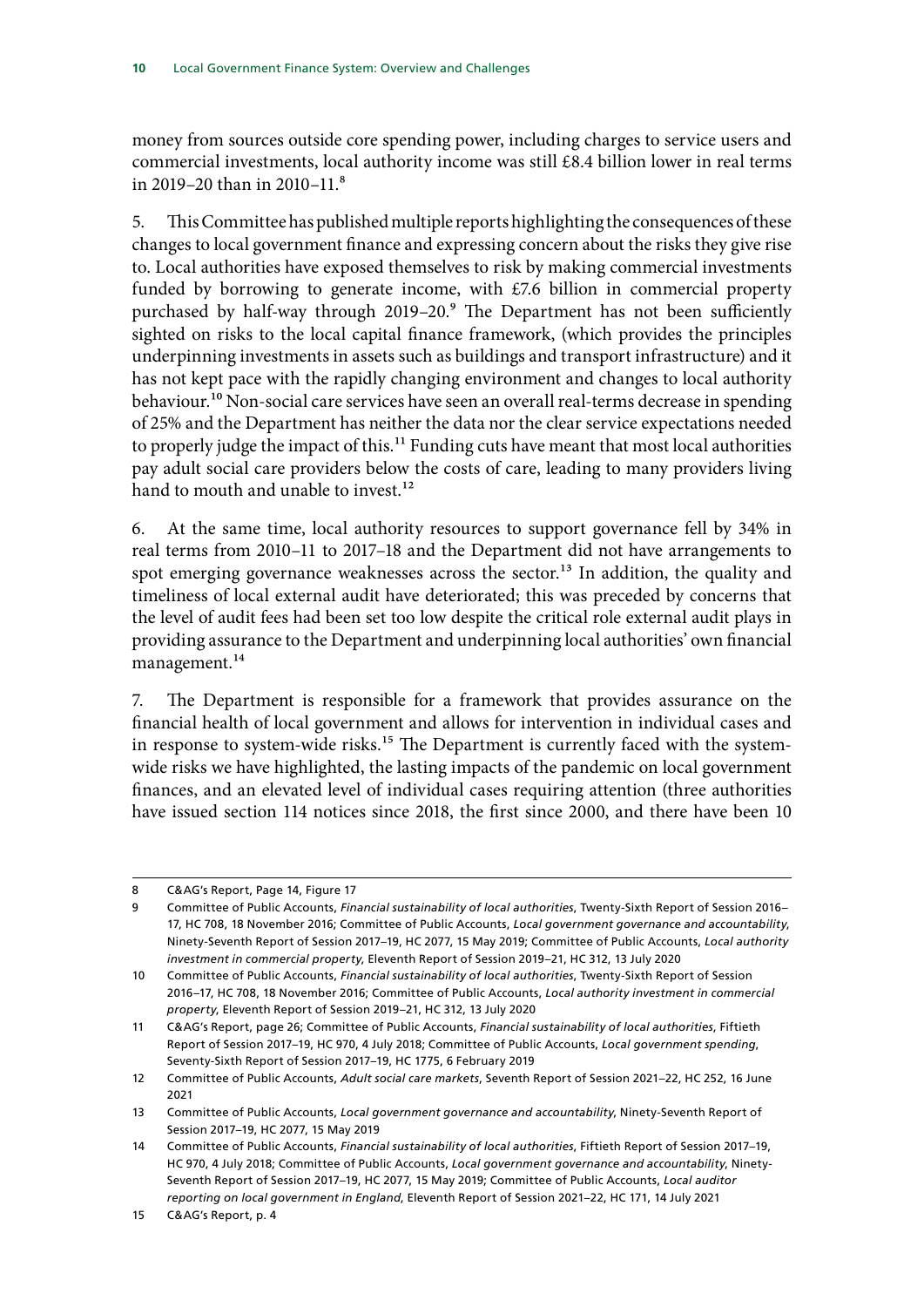<span id="page-12-0"></span>instances since 2020 where the Department has agreed exceptional financial support).<sup>16</sup> The Department's local government finance staff have already made intensive efforts while facing multiple urgent demands during the pandemic, testing organisational resilience.<sup>17</sup> We observed that, in addition to its role as the champion of local government in Whitehall, the Department is currently absorbing major new responsibilities, leading across government on the levelling-up agenda and working to strengthen the Union, requiring one additional and one temporary Permanent Secretary.18

#### **Departmental action to address risks**

8. This Committee highlighted in 2016 that the Department appeared complacent about the risks from local authorities increasingly acting as property developers and commercial landlords with the primary aim of generating income. It also pointed out a risk that the local capital finance framework might not be able to cope with the current, rapidly changing and uncertain institutional and economic environment.<sup>19</sup> In that financial year (2016–17), English local authorities acquired commercial property worth  $£1.8$  billion.<sup>20</sup> The then Committee recommended the Department develop a much better understanding of these risks, and ensure the framework governing local government capital finance reflected developments in the sector.<sup>21</sup> The Department worked with the Chartered Institute of Public Finance and Accountancy (CIPFA) to ensure changes to CIPFA's statutory prudential and treasury management codes by December 2017. The codes are key parts of the framework governing local authority borrowing and local authorities are required to "have regard" to them. The Department revised its own statutory guidance on local authority investments by February 2018.<sup>22</sup> Local authorities bought a further £5.8 billion worth of commercial property in 2017–18, 2018–19 and the first half of 2019–20. In May 2020, the Department told us that its changes had not had "all the effect" that was needed and further changes were required. We concluded the Department had continued to be complacent about the true nature and scale of the issue and that the 'soft' approach of guidance changes had failed.<sup>23</sup> The Treasury made changes in November 2020 to stop local authorities borrowing from government if they make commercial property purchases. The Department told us these changes had "a very significant impact on borrowing".<sup>24</sup>

9. Where a local authority borrows, it must set aside money each year to repay the debt, so the costs do not fall wholly on future council taxpayers; this is known as Minimum Revenue Provision (MRP). MRP ensures councils reflect the cost of borrowing

<sup>16</sup> C&AG's Report, p. 39; Committee of Public Accounts, COVID-19: *Local government finance*, Fourth Report of Session 2021–22, HC 239, 4 June 2021; Q11.

<sup>17</sup> Comptroller and Auditor General, *Local government finance in the pandemic*, Session 2019–21, HC 1240, 10 March 2021, para 2.16

<sup>18</sup> Committee of Public Accounts, *Oral evidence: Department for Levelling Up*, Housing and Communities recall, HC 744, 1 November 2021, Qq 11–17 and 55.

<sup>19</sup> Committee of Public Accounts, *Financial sustainability of local authorities*, Twenty-Sixth Report of Session 2016–17, HC 708, 18 November 2016

<sup>20</sup> C&AG's Report, Figure 14.

<sup>21</sup> Committee of Public Accounts, *Financial sustainability of local authorities*, Twenty-Sixth Report of Session 2016–17, HC 708, 18 November 2016, recommendations 1 and 6, pages 5 and 7

<sup>22</sup> Comptroller and Auditor General, *Local authority investment in commercial property*, HC 45, Session 2019–20, 13 February 2020.

<sup>23</sup> Committee of Public Accounts, *Local authority investment in commercial property*, Eleventh Report of Session 2019–21, HC 312, 13 July 2020; C&AG's Report, Figure 14

<sup>24</sup> Ministry of Housing, Communities & Local Government, Local authority capital finance framework: planned improvements, policy paper, 28 July 2021, available at [Local authority capital finance framework: planned](https://www.gov.uk/government/publications/local-authority-capital-finance-framework-planned-improvements/local-authority-capital-finance-framework-planned-improvements)  [improvements - GOV.UK \(www.gov.uk\);](https://www.gov.uk/government/publications/local-authority-capital-finance-framework-planned-improvements/local-authority-capital-finance-framework-planned-improvements) Q14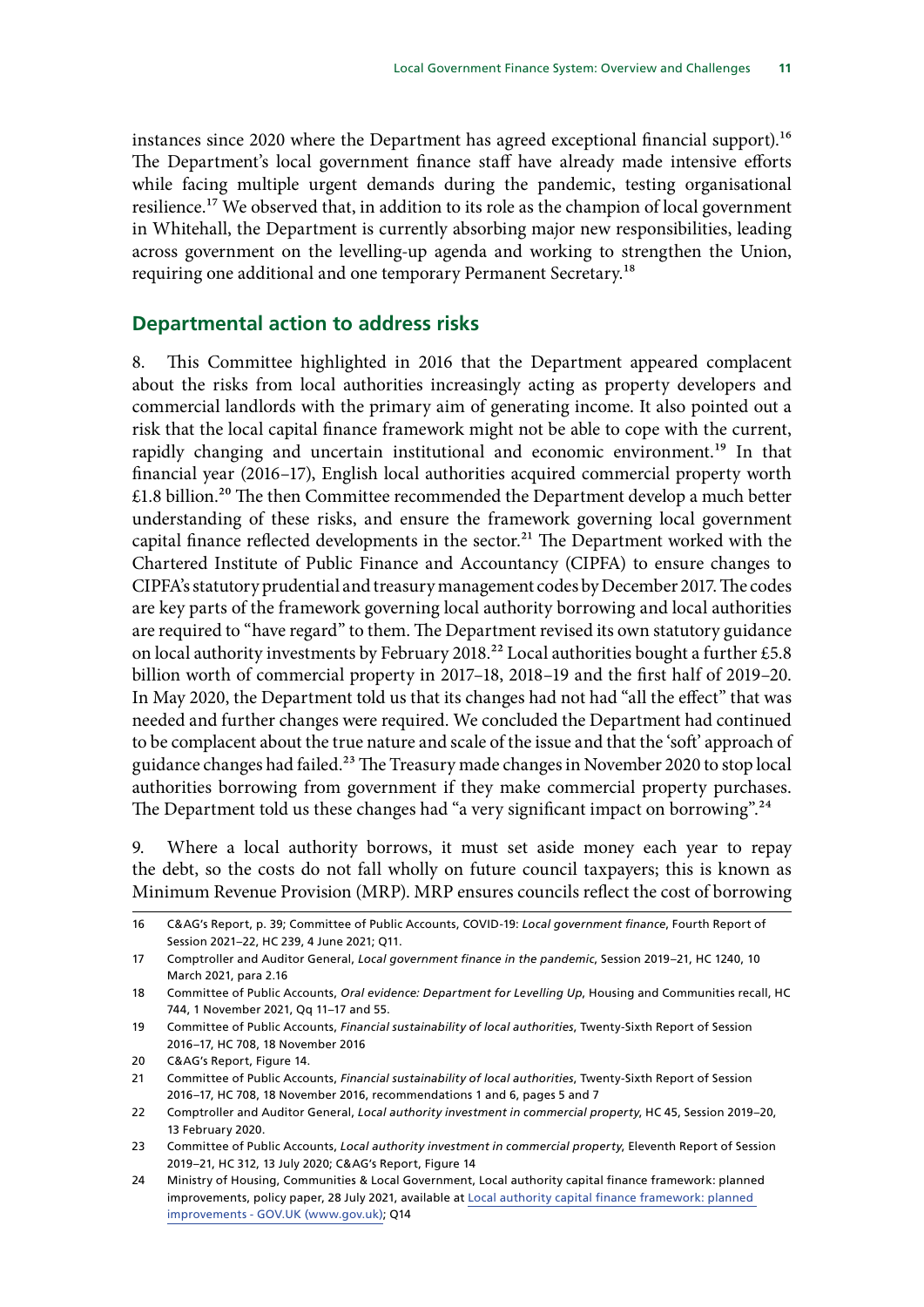in their current budgets and act prudently.<sup>25</sup> In 2016, when the then Committee asked the Department about its ability to identify capital and investment trends it told us it had identified changes in MRP practice that were "worth analysing".<sup>26</sup> The Department changed its statutory guidance on MRP in February 2018.<sup>27</sup> Nonetheless, the level of MRP made in 2019–20 was around 30% lower than in 2012–13 despite the stock of outstanding borrowing being 40% higher.<sup>28</sup> We raised this issue with the Department again in May 2020, subsequently recommending that it consider strengthening the statutory basis for MRP.29 The Department also told us about two issues which had been identified with MRP: one that local authorities were using capital receipts to pay the MRP, in clear contravention of its guidance; the other was that they were not paying MRP for all activities, particularly things like investments in local authority companies.<sup>30</sup>On 30 November 2021, the Department launched a consultation strengthening the statutory requirement on local authorities in relation to MRP.<sup>31</sup> Given the issue was first highlighted in 2016, we asked at what point this had become sufficiently important to trigger the consultation. The Department told us it had taken an "incremental approach" to considering MRP to avoid unintended consequences and moved to the consultation when it recognised there were still some local authorities not complying with the guidance.<sup>32</sup>

10. When we asked about a potential ballooning effect due to local authorities continually delaying and deferring payments on borrowing the Department told us the measures being consulted on would ensure that local authorities are paying MRP from revenue rather than other sources, and their MRP covers all their assets.<sup>33</sup> We asked whether its measures would deal with past underpayments. The Department responded that it was not planning to "because of the risks in some cases" that correcting these underpayments in one go "may have very serious impacts on the financing of the local authority", citing the example of Slough.34 Incorrect calculation of MRP was a major contributory factor in Slough's Section 114 notice and request for exceptional financial support.35 The Department stated that "we have a clear understanding of the local authorities that we think are at risk" and it proposes to "engage intensively with the local authorities that have an underpayment problem historically" to deal with the issue more gradually.<sup>36</sup>

11. The Institute of Chartered Accountants in England and Wales (ICAEW) noted that while the local audit market is in crisis, government's response to date has not recognised

<sup>25</sup> Committee of Public Accounts, *Local authority investment in commercial property*, Eleventh Report of Session 2019–21, HC 312, 13 July 2020, para 15.

<sup>26</sup> Committee of Public Accounts, *Financial sustainability of local authorities*, Twenty-Sixth Report of Session 2016–17, HC 708, 18 November 2016, oral evidence of 10 October 2016, qq 30–31

<sup>27</sup> Comptroller and Auditor General, *Local authority investment in commercial property*, HC 45, Session 2019–20, 13 February 2020, Figure 21.

<sup>28</sup> C&AG's Report, Figure 13 data table

<sup>29</sup> Committee of Public Accounts, Oral evidence: Local authority commercial investment, HC 312, Friday 15 May 2020, qq 105–106; Committee of Public Accounts, *Local authority investment in commercial property*, Eleventh Report of Session 2019–21, HC 312, 13 July 2020, recommendation 3 on page 6

<sup>30</sup> Q14

<sup>31</sup> Department for Levelling Up, Housing & Communities, *Changes to the capital framework: Minimum Revenue Provision, consultation paper*, 30 November 2021, available at: [Changes to the capital framework: Minimum](https://www.gov.uk/government/consultations/changes-to-the-capital-framework-minimum-revenue-provision)  [Revenue Provision - GOV.UK \(www.gov.uk\)](https://www.gov.uk/government/consultations/changes-to-the-capital-framework-minimum-revenue-provision)

<sup>32</sup>  $\overline{Q}$  22

<sup>33</sup> Q 20

<sup>34</sup> Qq 21–24.

<sup>35</sup> Q 47; CIPFA for the Department of Levelling Up, Housing & Communities, *Local Government Finance Review – Slough Borough Council*, October 2021

<sup>36</sup> Qq 20, 24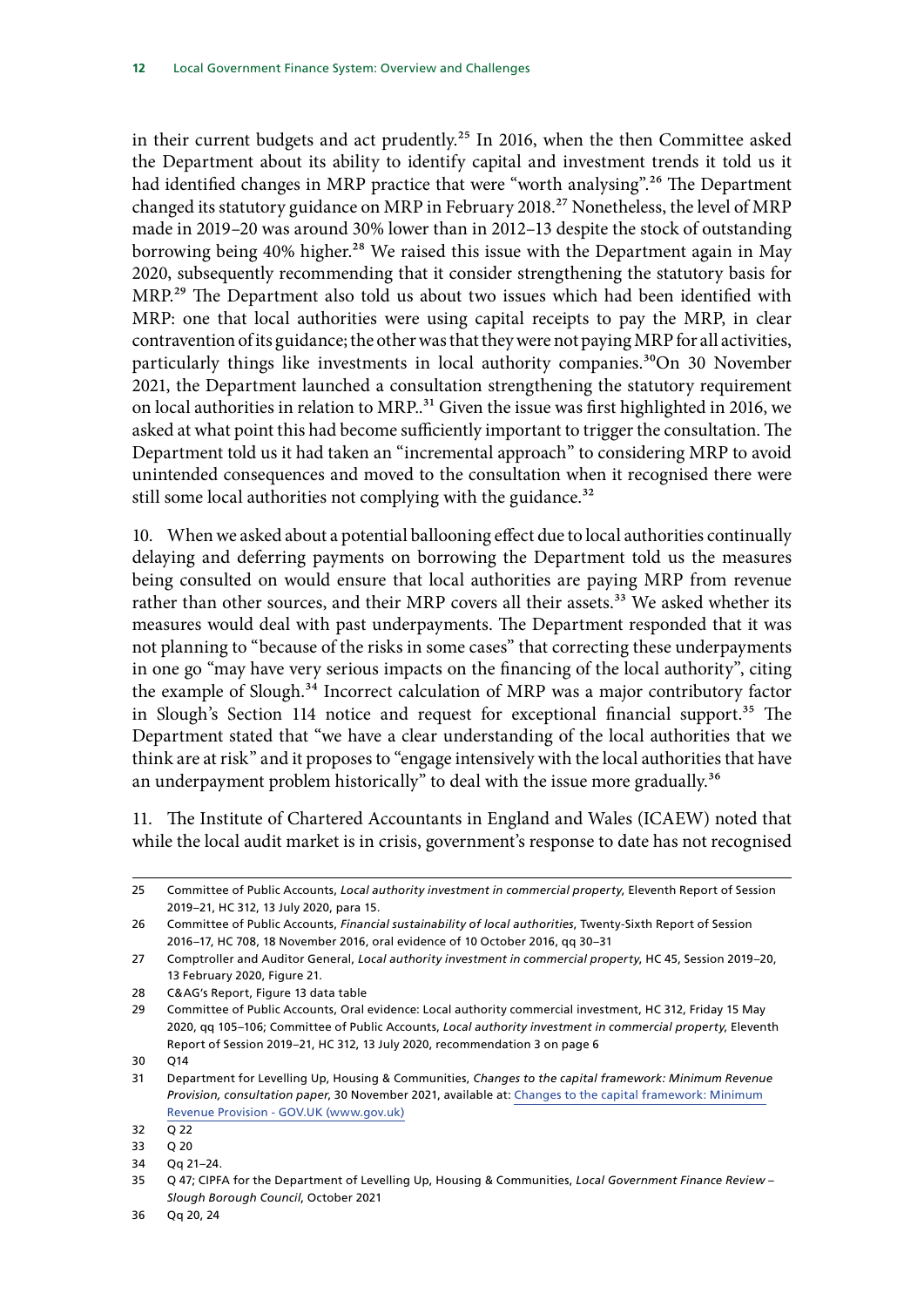the urgency of the situation.<sup>37</sup> This Committee has been raising repeated concerns about low audit fees since 2018, well before the pandemic.<sup>38</sup> However, now only 9% of all local government body audits for 2020–21 were completed in time for audited accounts to be published by the extended deadline of 30 September 2021. At the same date, 70 authorities still had 2019–20 audits outstanding and 15 authorities had 2018–19 audits outstanding.<sup>39</sup> We asked if the absence of up to three years' audited accounts at the point elected members were considering setting budgets for 2022–23 had implications for the confidence the Department could have in the sector's financial sustainability. The Department accepted that the "local government finance implications are obviously very serious", the situation "is not acceptable" and "really difficult for the local councils".40 The Department told us it had reviewed the position of, and contacted, those councils where audits have not been completed for a few years, taking particular interest in instances where auditors had indicated a lack of financial capacity.<sup>41</sup> The Department said there was regular engagement at senior levels with the issues in local audit and told us it was taking "a huge number of steps" to fix it. However, the Department's assessment is "it will take some time for this system to come right."<sup>42</sup>

12. This Committee recently recommended the Department should set out a detailed plan and timetable for getting local audit timeliness back on track. We also recommended the Department explain how it intended to work with the Department for Business, Energy and Industrial Strategy to set up the new system leader for local government audit, the Auditing, Reporting and Governance Authority (ARGA), and how it would address the pressing need for effective system leadership while ARGA was being established.<sup>43</sup> The Department agreed with our recommendations, however we felt its response lacked detail on specific actions capable of addressing the urgent issues in local audit.<sup>44</sup> In December 2021, the Department published a range of measures which aim to support improved audit timeliness and the wider audit market, though some are still being considered following a consultation in summer 2021 while others are subject to further consultation or may require legislation to be passed.<sup>45</sup> These measures aim to provide a whole system response and include guidance and training for audit firms, additional funding to support local bodies with the cost of strengthening their financial reporting, measures to improve local authority accounts, reviewing opportunities to reduce some of the accounting and audit requirements and extending the deadline for publishing audited local authority accounts in future years. The Department committed to publishing an update on these measures as part of its response to the summer 2021 consultation.<sup>46</sup>

<sup>37</sup> (LFS0001/ICAEW), pages 3 and 4

<sup>38</sup> Committee of Public Accounts, *Financial sustainability of local authorities*, Fiftieth Report of Session 2017–19, HC 970, 4 July 2018; Committee of Public Accounts, *Local government governance and accountability*, Ninety-Seventh Report of Session 2017–19, HC 2077, 15 May 2019; Committee of Public Accounts, *Local auditor reporting on local government in England*, Eleventh Report of Session 2021–22, HC 171, 14 July 2021; Q105

<sup>39</sup> Public Sector Audit Appointments, [Audit contract monitoring report data pack,](https://www.psaa.co.uk/wp-content/uploads/2021/10/Q2-2021-22-quality-monitoring-report.pdf) September 2021

<sup>40</sup> Qq 27–29

<sup>41</sup> Q 33

<sup>42</sup> Q 36

<sup>43</sup> Committee of Public Accounts, *Local auditor reporting on local government in England*, Eleventh Report of Session 2021–22, HC 171, 14 July 2021

<sup>44</sup> Correspondence from the Chair, Committee of Public Accounts to Jeremy Pocklington CB, Permanent Secretary, DLUHC, Treasury Minute response- Timeliness of local auditor reporting on local government in England, 8 November 2021

<sup>45</sup> Department for Levelling Up, Housing & Communities, *Measures to improve local audit delays*, December 2021

<sup>46</sup> Department for Levelling Up, Housing & Communities, *Local audit framework: technical consultation*, July 2021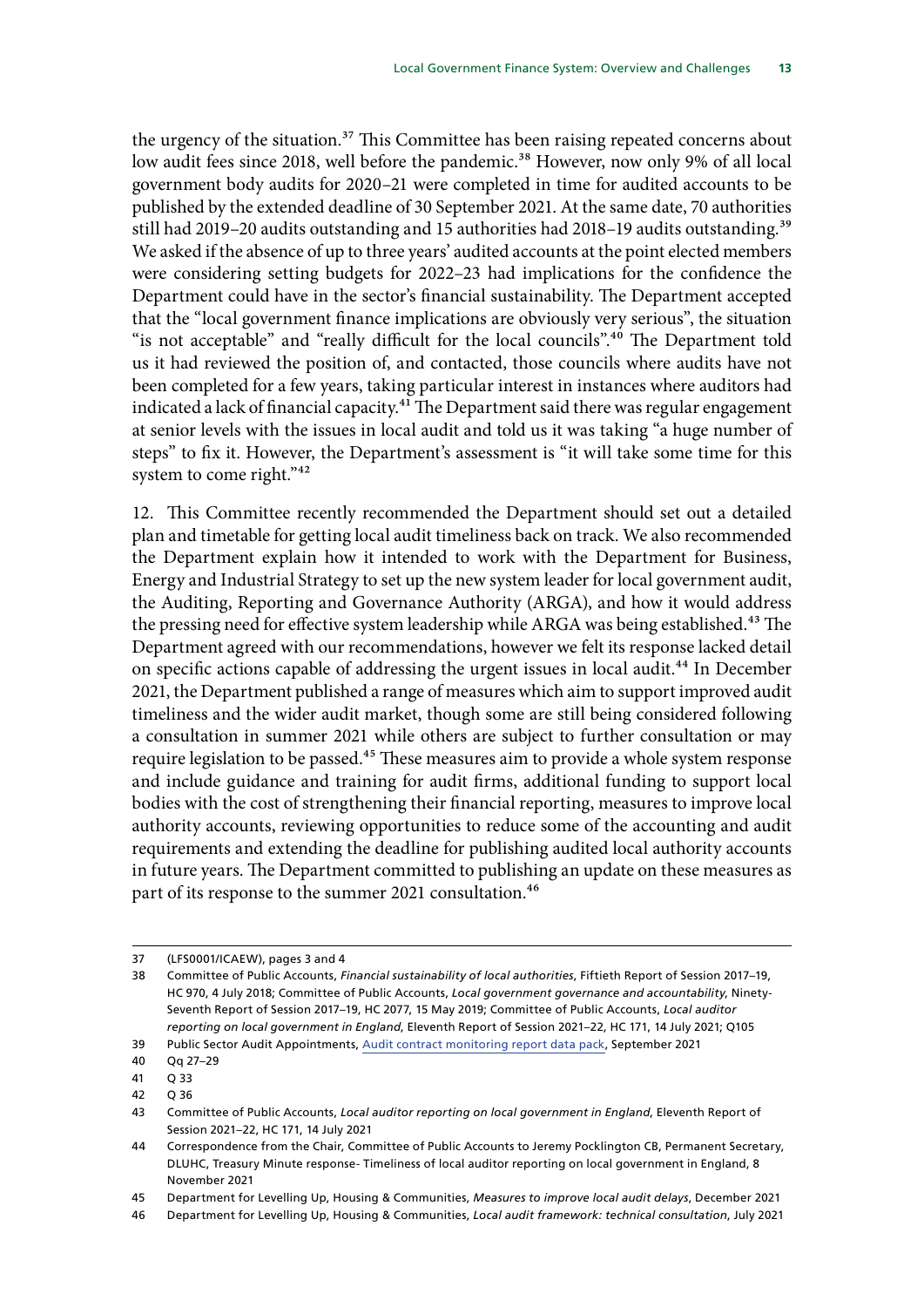<span id="page-15-0"></span>13. In 2018, this Committee recommended the Department should review the way local authority audit committees operate in examining and challenging local risks to financial sustainability.<sup>47</sup> In 2019 this Committee highlighted that 27% of external auditors did not agree that audit committees provided sufficient assurance about authorities' governance arrangements.<sup>48</sup> CIPFA had told the Committee "We think audit committees are stronger if they have independent members" but that "We don't have the ability to set mandatory guidance on audit committees."49 In 2020, an independent review of the oversight of local audit and the transparency of local authority financial reporting, carried out in line with Committee recommendations from 2018 and 2019, highlighted "a potential weakness in the way in which audit outcomes are considered and presented to both the local authority and the public", in part because local authority audit committees "mostly lack independent, technically qualified members".<sup>50</sup> We received evidence from the ICAEW stating weaknesses in audit committees "were a major contributory factor in the financial management failures" at the three councils where Public Interest Reports were issued recently and arguing "the government should make appointing independent members [to audit committees] a statutory requirement, as it is already in Wales."51 When we raised the statutory requirement point with the Department, it agreed with us that it was an extremely sensible idea to have an independent person sitting on audit committees.<sup>52</sup> Yet the Department's consultation proposal is simply to have CIPFA strengthen its guidance. In fact, the Department's consultation said it is still only considering as an option making it a statutory requirement for councils to have an audit committee at all.<sup>53</sup>

#### **Potential to improve oversight**

14. The Department's Accounting Officer is responsible for the overall accountability system for local government, including providing assurance that it is working effectively and understanding risk, both across the system and in relation to individual councils.<sup>54</sup> The Department has improved aspects of its oversight of local government finance since 2010–11, for example by collecting information from a wider range of departments in preparation for spending reviews and creating analytical tools to inform its assessment of financial risk.55 The Department has been collecting information on the impact COVID-19 is having on local authority finances. However, it told us that it plans to cease this data collection at the end of 2021.<sup>56</sup>We previously reported on the quality of the Department's engagement with local government during the pandemic, although the performance of

<sup>47</sup> Committee of Public Accounts, *Financial sustainability of local authorities*, Fiftieth Report of Session 2017–19, HC 970, 4 July 2018, recommendation 6

<sup>48</sup> Committee of Public Accounts, *Local government governance and accountability*, Ninety-Seventh Report of Session 2017–19, HC 2077, 15 May 2019, para 5

<sup>49</sup> Committee of Public Accounts, [Oral evidence: Local Government Governance and Accountability,](http://data.parliament.uk/WrittenEvidence/CommitteeEvidence.svc/EvidenceDocument/Public%20Accounts/Local%20Government%20Governance%20and%20Accountability/Oral/98753.html) HC 1738, Wednesday 27 March 2019, Q 27

<sup>50</sup> Sir Tony Redmond, [Independent review into the oversight of local audit and the transparency of local authority](https://assets.publishing.service.gov.uk/government/uploads/system/uploads/attachment_data/file/916217/Redmond_Review.pdf)  [financial reporting](https://assets.publishing.service.gov.uk/government/uploads/system/uploads/attachment_data/file/916217/Redmond_Review.pdf), September 2020, para 9.6; Committee of Public Accounts, *Financial sustainability of local authorities*, Fiftieth Report of Session 2017–19, HC 970, 4 July 2018, recommendation 6; Committee of Public Accounts, *Local government governance and accountability*, Ninety-Seventh Report of Session 2017–19, HC 2077, 15 May 2019, recommendation 2

<sup>51</sup> (LFS0001/ICAEW), paras 35 and 36

<sup>52</sup> Qq 112–114

<sup>53</sup> Ministry of Housing, Communities & Local Government, *Local audit framework: technical consultation*, 28 July 2021, paras 97–100 and questions 16, 17

<sup>54</sup> Ministry of Housing, Communities & Local Government, *Accounting Officer System Statement*, Annex A, paragraphs 1.15, 1.17, 4.1, 4.12.

<sup>55</sup> C&AG's Report, page 17

<sup>56</sup> Q12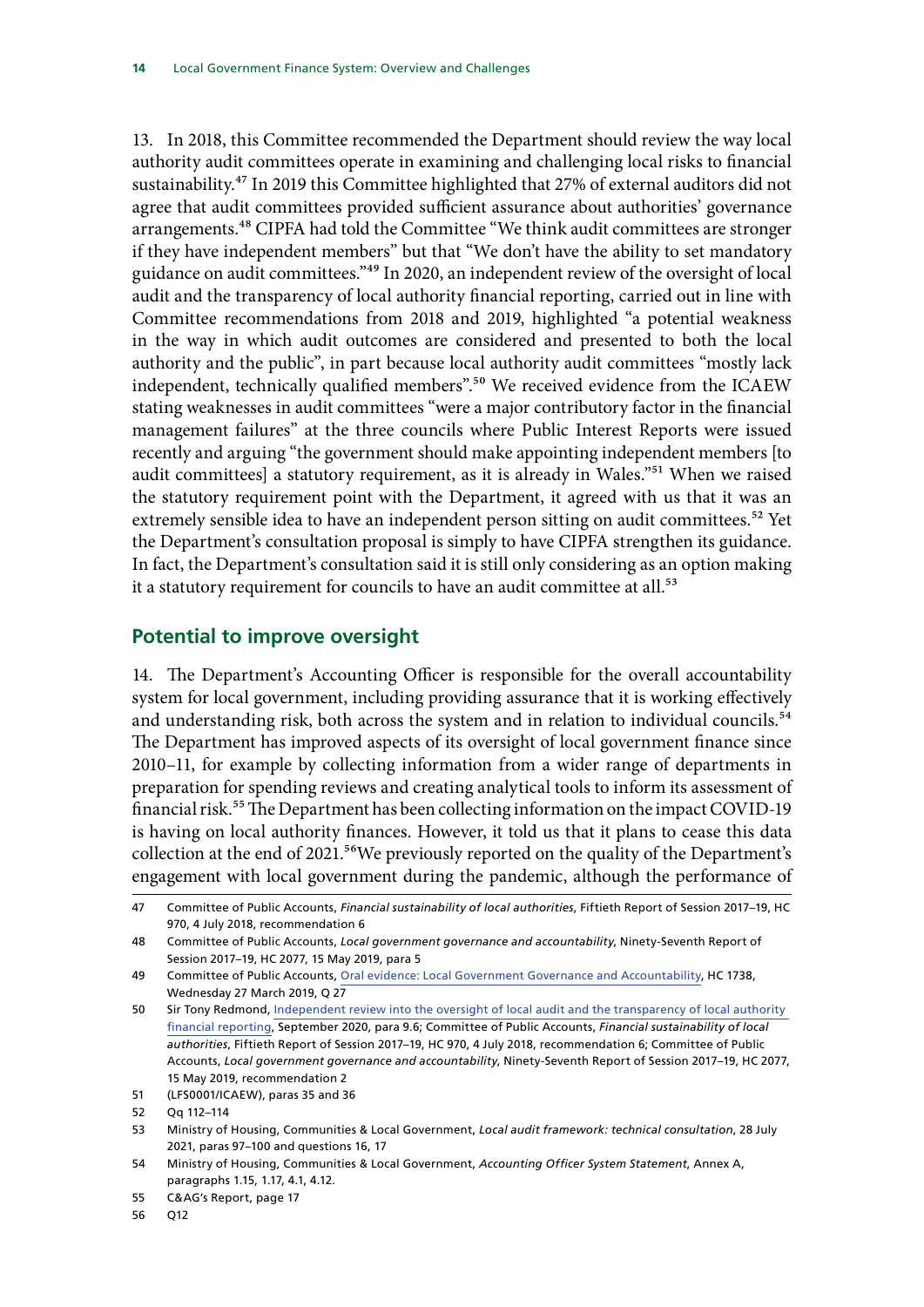other government departments was less impressive.<sup>57</sup> Nonetheless, there remain areas of risk where the Department told us it is still working on processes to tackle and address them<sup>58</sup>

15. This Committee recommended in 2016 that the Department should strengthen its understanding of the scale and nature of authorities' commercial activities, ensure that the purpose and geographical location of capital spending can be ascertained, and strengthen its use of quantitative data to ensure it understands risks across the sector relating to capital spending.<sup>59</sup> Further recommendations about improving data on, or monitoring of, commercial risk followed in 2019 and 2020.<sup>60</sup> We have also recommended the Department collect more useful data on local authority reserves.<sup>61</sup>

16. The Department told us that from April 2022, it will regularly collect much fuller information on local authority commercial property, companies and financial investments, the latter two of which it described as "an obvious risk".<sup>62</sup> The information on property investment will include location, which the Department acknowledged "in hindsight ... would have been helpful" previously.<sup>63</sup> From the same date the Department will also collect more detailed data on reserves, breaking down overall figures into new categories, and told us this will improve its ability to understand why authorities are holding reserves and why the levels of reserves are changing. The Department was clear that these changes reflect past Committee interest and recommendations.<sup>64</sup>

17. The Department told us about a policy paper it had recently published about its framework for detecting, managing and preventing risk.<sup>65</sup> In relation to concrete actions, the Department told us it was "looking at the statutory powers that we have to cap borrowing" and the policy paper also says the Department is "communicating earlier with local authorities when we become aware of certain activities".<sup>66</sup> In 2020 we recommended the Department should "strike a better balance between supporting localism and ensuring local authorities act within the frameworks that underpin local freedoms", including by publicly challenging behaviour where it has concerns, developing and rapidly deploying interventions that target extreme risk taking, and ensuring that future interventions are more timely and effective.<sup>67</sup>

<sup>57</sup> Committee of Public Accounts, *COVID-19: Local government finance*, Fourth Report of Session 2021–22, HC 239, 4 June 2021, para 12.

<sup>58</sup> Qq 14, 19

<sup>59</sup> Committee of Public Accounts, *Financial sustainability of local authorities*, Twenty-Sixth Report of Session 2016–17, HC 708, 18 November 2016, recommendations 1, 4 and 5

<sup>60</sup> Committee of Public Accounts, *Local government governance and accountability*, Ninety-Seventh Report of Session 2017–19, HC 2077, 15 May 2019, recommendation 4; Committee of Public Accounts, *Local authority investment in commercial property*, Eleventh Report of Session 2019–21, HC 312, 13 July 2020, recommendation 6.

<sup>61</sup> Committee of Public Accounts, *COVID-19: Local government finance*, Fourth Report of Session 2021–22, HC 239, 4 June 2021, recommendation 2

<sup>62</sup> Qq 14, 52

<sup>63</sup> Q 52

<sup>64</sup>  $Oq$  14, 52

<sup>65</sup> Qq 14, 17–19

<sup>66</sup> Q14; Ministry of Housing, Communities & Local Government, *Local authority capital finance framework: planned improvements*, policy paper, 28 July 2021, available at [Local authority capital finance framework: planned](https://www.gov.uk/government/publications/local-authority-capital-finance-framework-planned-improvements/local-authority-capital-finance-framework-planned-improvements)  [improvements - GOV.UK \(www.gov.uk\)](https://www.gov.uk/government/publications/local-authority-capital-finance-framework-planned-improvements/local-authority-capital-finance-framework-planned-improvements)

<sup>67</sup> Committee of Public Accounts, *Local authority investment in commercial property*, Eleventh Report of Session 2019–21, HC 312, 13 July 2020, recommendations 1, 3 and 5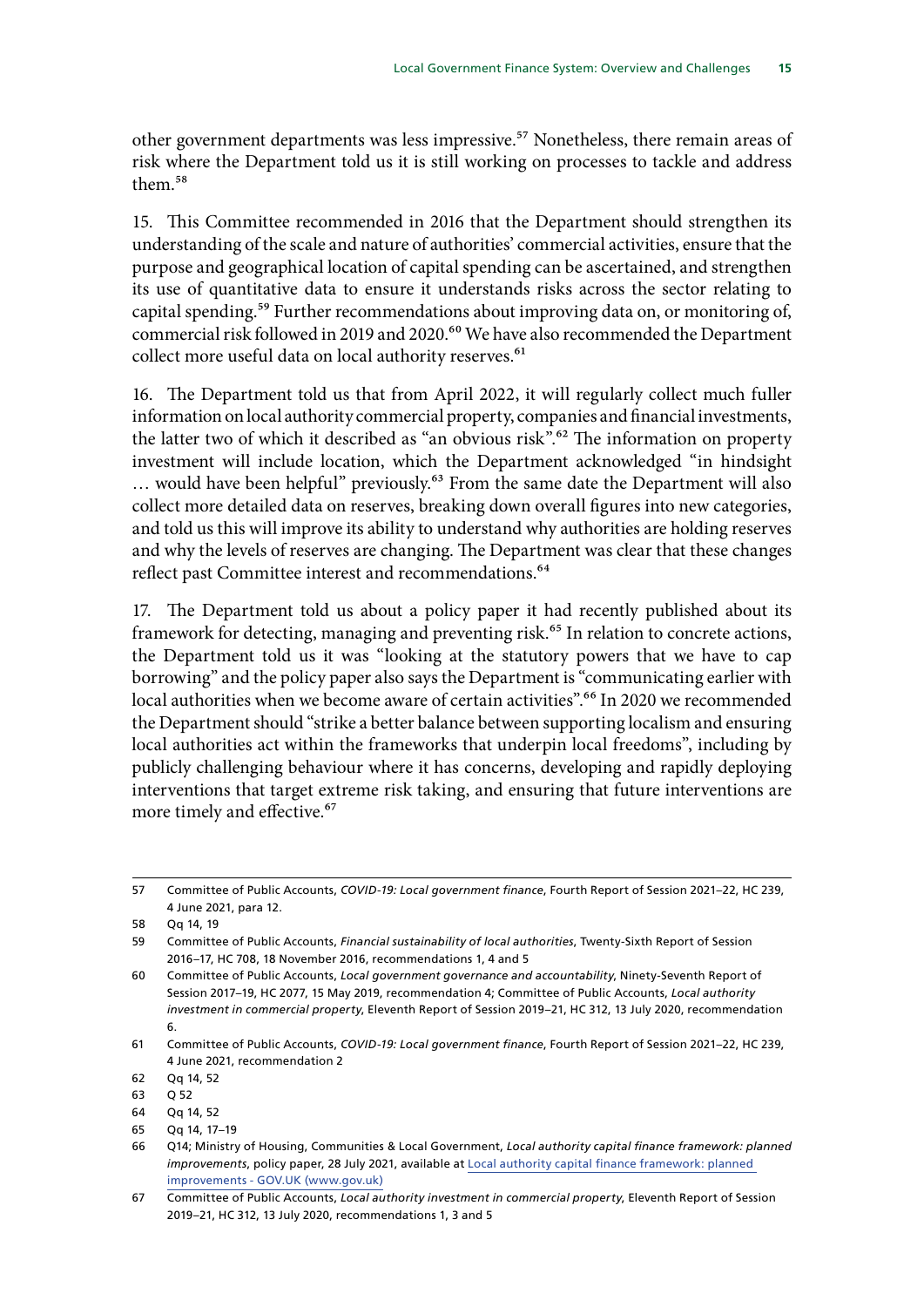# <span id="page-17-0"></span>**2** Future funding

#### **The Spending Review and sustainability**

18. The spending review announced on 27 October 2021, covering 2022–23 to 2024–25, provided £4.8 billion (£1.6 billion each year) of new grant funding for local authorities.<sup>68</sup> It also announced that council tax would be able to rise by 2% each year without triggering a council tax referendum.<sup>69</sup> In addition, authorities with social care responsibilities would be able to set a 1% adult social care precept each year.<sup>70</sup> Taking these points together, the government estimated that core spending power would rise by 3% each year after taking account of expected inflation.<sup>71</sup> Separately, £3.6 billion will be made available to local authorities outside the local government settlement to fund government reforms to the way service users are charged for adult social care.<sup>72</sup>

19. The Department told us the spending review "gives local government, looking at the sectoral level, the resources that it needs" to respond to rising demand and cost pressures, and "leaves the sector in a sustainable position."73 The Department and the Treasury stressed the work carried out to underpin this conclusion. They told us they considered the impact of the pandemic on local authority income and estimated demand, demographics and unit costs for key public services, including the impact of COVID-19 on demand for children's services.<sup>74</sup> When we asked about continued upward pressure on council tax, the Department emphasised the additional grant funding and pointed out that the increase in council tax during this spending review will be lower than in recent years.75 The Treasury pointed out that the assumptions that council tax would rise by up to 3% was lower than inflation next year.<sup>76</sup> The Department told us that it was also providing additional support to improve the quality of services, such as through funding for family help.<sup>77</sup> Both the Department and the Treasury were confident that this time there would be no need to return to the Treasury for top-ups and short-term funding for local government during the spending review period.<sup>78</sup> Yet the Department acknowledged that the local government sector is under pressure at the moment and it will continue to "monitor closely and engage carefully with the sector, particularly the councils that need it the most" during the spending review period.<sup>79</sup>

20. When we pressed witnesses about the fragile state of adult social care services and continuing demographic pressure, the Department agreed the demographic pressures from both working-age and older people are quite significant but listed three sources of funding to sustain "business-as-usual social care". These were rises in council tax (including the adult social care precept), growth in business rates, and a portion of the £1.6 billion of

- 77 Q 10
- 78 Qq 67–68

<sup>68</sup> Qq 8 and 38; C&AG's Report, page 4

<sup>69</sup> Qq 66, 88; C&AG's Report, page 4

<sup>70</sup> Qq 66, 88; C&AG Report, page 4

<sup>71</sup> HM Treasury, *Autumn budget and Spending Review 2021*, 27 October 2021

<sup>72</sup> Q 91; C&AG's Report, page 4

<sup>73</sup> Q 8

<sup>74</sup> Qq, 56, 57

<sup>75</sup> Qq 9 and 10

<sup>76</sup> Q 88

<sup>79</sup> Qq 8, 84–85, 101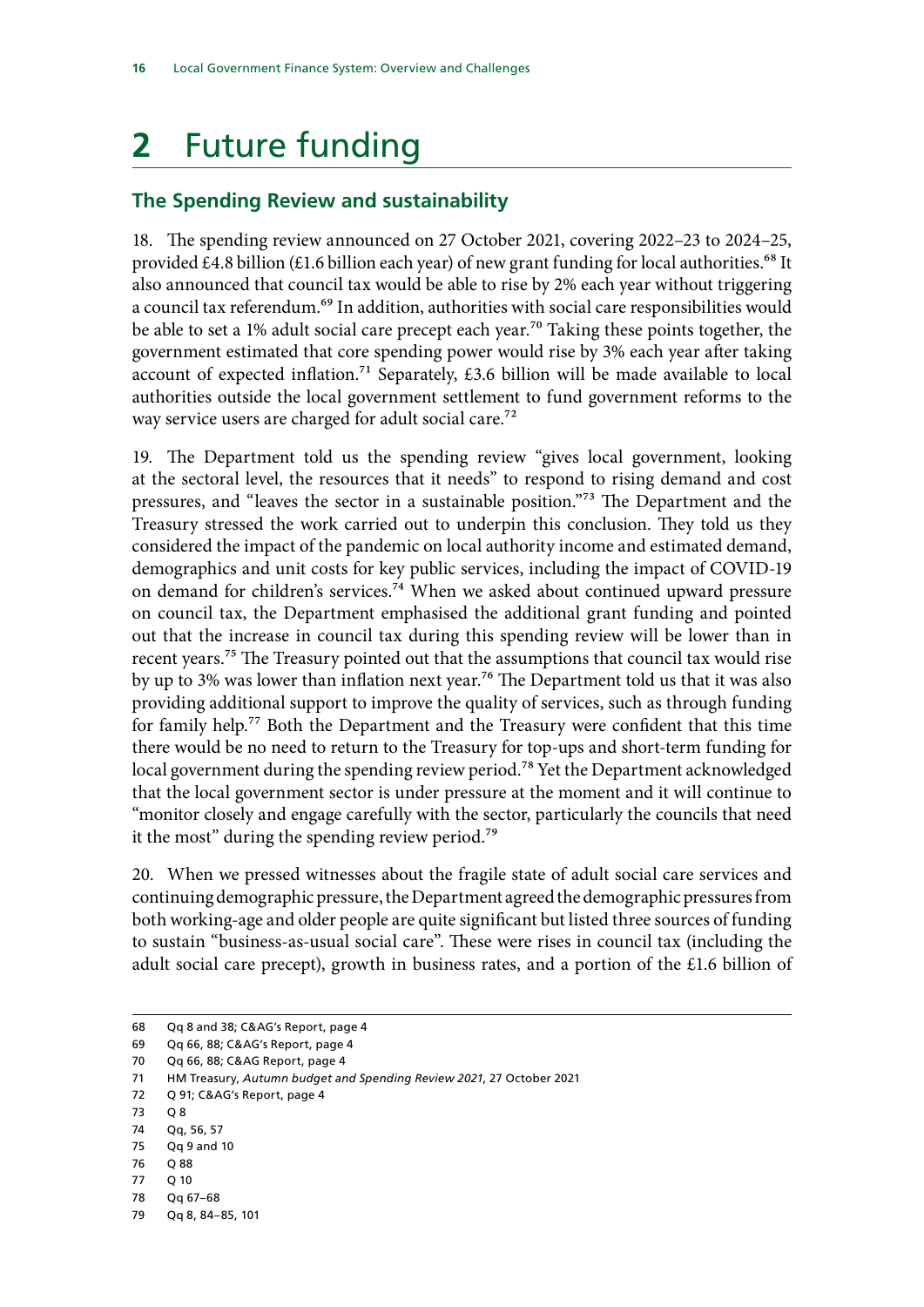<span id="page-18-0"></span>new grant in each year announced at the spending review.<sup>80</sup> We have previously discussed the significant uncertainty over the impact that the pandemic will have on business rates over the long term.<sup>81</sup> The real-terms contribution of council tax over the spending review period is presently unclear as the future level of inflation is very uncertain.<sup>82</sup> When we asked how they could be confident that additional funding would be sufficient to ensure both adult and children's social care did not put more pressure on other services, the Department could not tell us how much of the additional grant funding would go toward meeting pressures in social care as this had not yet been determined by the government.<sup>83</sup>

21. We have previously been critical of the Department for Education's understanding of costs within children's social care services, and we have not yet been reassured that funding for local authorities to support unaccompanied asylum-seeking children, and care leavers who were formerly unaccompanied asylum-seeking children, is sufficient.<sup>84</sup> When pressed, the Department directed us towards the Home Office as the lead department.<sup>85</sup>

#### **Continued funding uncertainty**

22. This Committee noted in 2016 that local authorities were facing an uncertain environment due to the Department considering further significant changes to local authority funding.<sup>86</sup> In 2018 the Committee highlighted the use of short-term funding arrangements since 2016 and a series of proposed reforms awaiting decisions; the same points arose again in 2019.<sup>87</sup> Since 2016 the sector has faced a four-year settlement that in practice was characterised by one-off and short-term funding initiatives, followed by two one-year settlements.<sup>88</sup> In December 2021, the government announced a further single settlement for the 2022–23 financial year.<sup>89</sup> In the run-up to the 2021 Spending Review, decisions about multiple significant reforms or updates relevant to local government finance were still outstanding, some of which had been first raised in 2015 or 2016. The outstanding decisions included potential changes to the underlying nature of business rates themselves, redistributing business rates growth between local authorities, updating the funding formula for calculating the spending need of local authorities and determining the distribution of much local government funding, changing the proportion of business rates retained by local authorities, and reforming the funding of adult social care (the service on which local authorities spend the most).<sup>90</sup>

<sup>80</sup> Q 91

<sup>81</sup> Committee of Public Accounts, *COVID-19: Local government finance*, Fourth Report of Session 2021–22, HC 239, 4 June 2021, para 21

<sup>82</sup> Office for Budget Responsibility, *Economic and fiscal outlook: October 2021*, CP 545, October 2021, paragraph 2.89

<sup>83</sup> Qq 91, 99, 100

<sup>84</sup> Committee of Public Accounts, *Transforming children's services*, Eighty-Eighth Report of Session 2017–2019, HC 1741, March 2019, conclusion 1; Qq 101–104

<sup>85</sup> Q 101

<sup>86</sup> Committee of Public Accounts, *Financial sustainability of local authorities*, Twenty-Sixth Report of Session 2016–17, HC 708, 18 November 2016, conclusion 6

<sup>87</sup> Committee of Public Accounts, *Financial sustainability of local authorities*, Fiftieth Report of Session 2017–19, HC 970, 4 July 2018; Committee of Public Accounts, *Local government spending*, Seventy-Sixth Report of Session 2017–19, HC 1775, 6 February 2019

<sup>88</sup> C&AG's Report, page 32

<sup>89</sup> Department for Levelling Up, Housing and Communities, *Provisional local government finance settlement: England 2022 to 2023*, 16 December 2021

<sup>90</sup> C&AG's Report, Figure 2, Figure 7, Figure 20.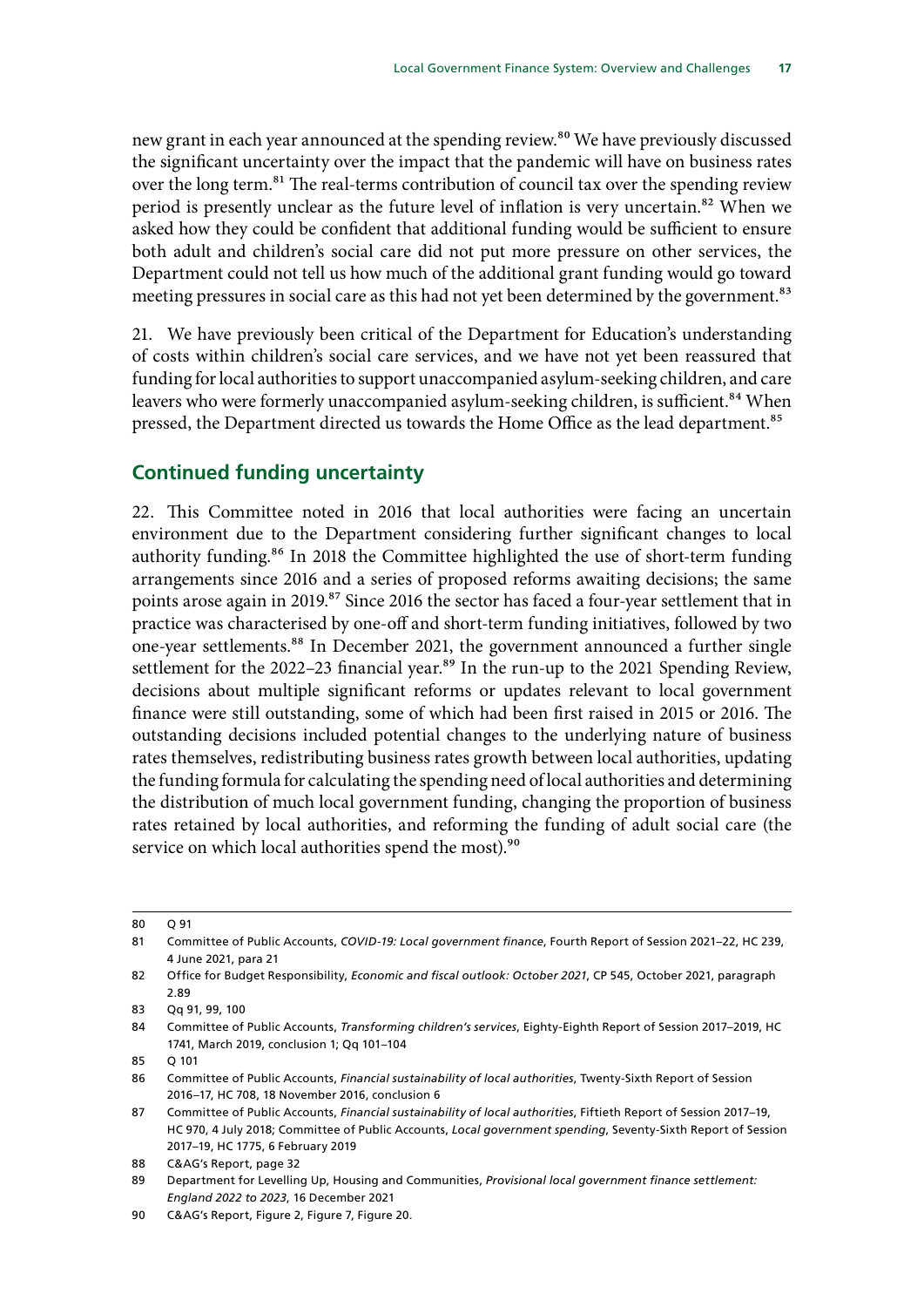23. We have previously concluded that the implications of reductions in service spending for service users and taxpayers are unclear. We have made several recommendations that the Department should work to improve its information on and understanding of pressures on services.<sup>91</sup> The funding formula currently in use, and which includes measures of service need, was decided on in 2012–13 and uses some data from the 2001 census. There has been substantial growth in retained business rates since the start of the business rates retention system in 2013–14, which would be redistributed in a business rates reset.<sup>92</sup>

24. The spending review confirmed the timing of the next and future business rates revaluations and stated the government would consult on the possible introduction of an Online Sales Tax to partially replace business rates.<sup>93</sup> However, much remained undecided. When we challenged the Department on decisions to come, it noted that the new Secretary of State appeared not to favour going ahead with current plans to increase business rates retention in the near term, although more might be said at the provisional local government finance settlement.<sup>94</sup> The Department told us that distributional issues like the review of the funding formula were similarly likely to be the subject of announcements with the provisional settlement.<sup>95</sup> The provisional local government finance settlement for 2022 to 2023, announced on 16 December 2021 confirmed the continuation of the existing arrangements for business rate retention and an intention to review the funding formula.<sup>96</sup> Following ministerial decisions, the Department committed to significant consultation with local authorities to enable them to understand what the changes would mean for them individually.<sup>97</sup> The Treasury was clear that policy development for the online sales tax was not far enough advanced to allow any estimate of the impact that it might have on local government finance.<sup>98</sup> We were told that the Department for Health and Social Care has yet to announce how to spend funding allocated for improvements in adult social care and workforce support, although we were assured some funding will start to flow from April 2022.<sup>99</sup> Since then, the adult social care white paper has been published but it only sets out how some of the funding will be spent.<sup>100</sup>

25. We have previously recommended that reform of local government finance should take place in a measured fashion to ensure the new arrangements are fit for purpose and built to last. We recommended that a stable funding environment, ideally based on a multi-year settlement, is established as a bridging mechanism while more fundamental long-term reforms are designed.<sup>101</sup> The latest spending review set out local government

92 C&AG's Report, pages 16 and 33, Figures 7 and 17

<sup>91</sup> Committee of Public Accounts, *Financial sustainability of local authorities*, Fiftieth Report of Session 2017–19, HC 970, 4 July 2018, conclusion/recommendation 4; Committee of Public Accounts, *Local government spending*, Seventy-Sixth Report of Session 2017–19, HC 1775, 6 February 2019, recommendations 1, 3, 4; Committee of Public Accounts, *Local government governance and accountability*, Ninety-Seventh Report of Session 2017–19, HC 2077, 15 May 2019, recommendation 1; Committee of Public Accounts, *COVID-19: Local government finance*, Fourth Report of Session 2021–22, HC 239, 4 June 2021, recommendation 5

<sup>93</sup> C&AG's Report, page 4

<sup>94</sup> Qq 69, 74

<sup>95</sup> Qq 69, 73–75

<sup>96</sup> Department for Levelling Up, Housing and Communities, *Provisional local government finance settlement: England 2022 to 2023*, 16 December 2021

<sup>97</sup> Qq 70–73

<sup>98</sup> Qq 81–82

<sup>99</sup> Qq 91, 95–96

<sup>100</sup> Department of Health and Social Care, *People at the heart of care: adult social care reform white paper*, 1 December 2021.

<sup>101</sup> Committee of Public Accounts, *COVID-19: Local government finance*, Fourth Report of Session 2021–22, HC 239, 4 June 2021, recommendation 6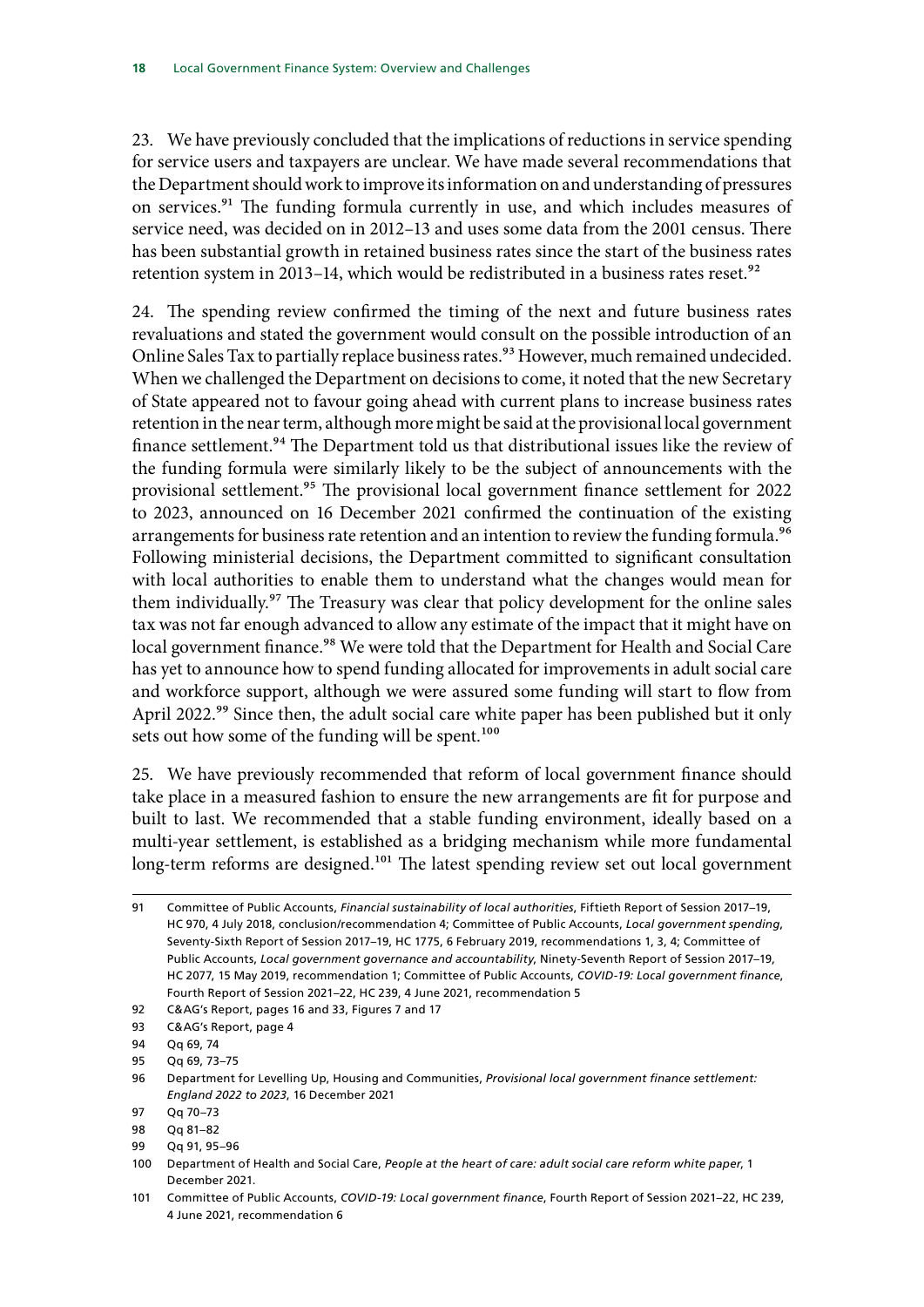<span id="page-20-0"></span>funding for three years but was silent on the prospects for a multi-year settlement for local government.102 Government subsequently announced in December 2021 its intention for a single year settlement for 2022–2023.

#### **Rationalising funding arrangements**

26. A Local Government Association review found 448 individual grants to local authorities between 2015–16 and 2018–19, and in any one of those years local authorities received around 250 grants.<sup>103</sup> Twenty-two grant funds were available for net zero work alone in 2020–21, many of which were competitive funds with limited delivery timescales.<sup>104</sup> A recent Chartered Institute of Public Finance and Accountancy paper on grant funding observed that local government receives a larger number of smaller grants than previously and concluded "Smaller, shorter-duration and less flexible grants challenge the limited resources of many councils, particularly when they are competed."<sup>105</sup> The National Infrastructure Commission has criticised the way infrastructure and regeneration grants are allocated through multiple decision-making processes, and the fact that much capital funding for transport projects is dependent on competitive bidding, as both create uncertainty.106

27. The new Secretary of State told the Housing, Communities and Local Government Committee that he recognises there are too many funding pots, with potentially overlapping criteria. He concluded "There needs to be some simplification and rationalisation" of funding arrangements and has asked the Department to lead on this.<sup>107</sup> When we asked the Department specifically about net zero and levelling up the Department told us it had been asked to look at whether there is a case to simplify and rationalise both the processes around levelling up funds and the pots themselves. Its aim for levelling up was to move to a system where funding was divided into two funds, one focused on infrastructure and the other focused on people.<sup>108</sup>

28. The Treasury told us the balance between formula and competitive funding should be different for different areas of government activity, giving levelling up and social care as examples of areas where formula funding should predominate. In contrast, the Treasury felt that net zero is an area where it is the right thing to have a competitive process as it can lead to better outcomes for taxpayers by, for example, ensuring that funding flows to the locations and projects where the most carbon will be saved.<sup>109</sup> Operating net zero funding in this way led to significant disparities in grant funding per person across different council areas, with some receiving over £50 per person in 2020–21 and others receiving less than  $£12.50$  per person.<sup>110</sup>

<sup>102</sup> HM Treasury, *Autumn budget and Spending Review 2021*, 27 October 2021; (LGA/LFS0002)

<sup>103</sup> Local Government Association, [Fragmented funding: the complex local authority funding landscape](https://www.local.gov.uk/about/news/fragmented-short-term-government-grants-poor-value-money-councils-warn), October 2020.

<sup>104</sup> C&AG's Report, page 32

<sup>105</sup> Chartered Institute of Public Finance and Accountancy, [Local government grants: how effectively do](https://www.cipfa.org/cipfa-thinks/insight/local-government-grants-support-communities) they support [communities?](https://www.cipfa.org/cipfa-thinks/insight/local-government-grants-support-communities) May 2021, page 5

<sup>106</sup> C&AG's Report, page 32

<sup>107</sup> Housing, Communities and Local Government Committee, [Oral evidence: Work of the Department 2021](https://committees.parliament.uk/oralevidence/2980/pdf/), HC 818, 8 November 2021, Q27

<sup>108</sup> Q 76

<sup>109</sup> Q 79

<sup>110</sup> C&AG's Report, Figure 15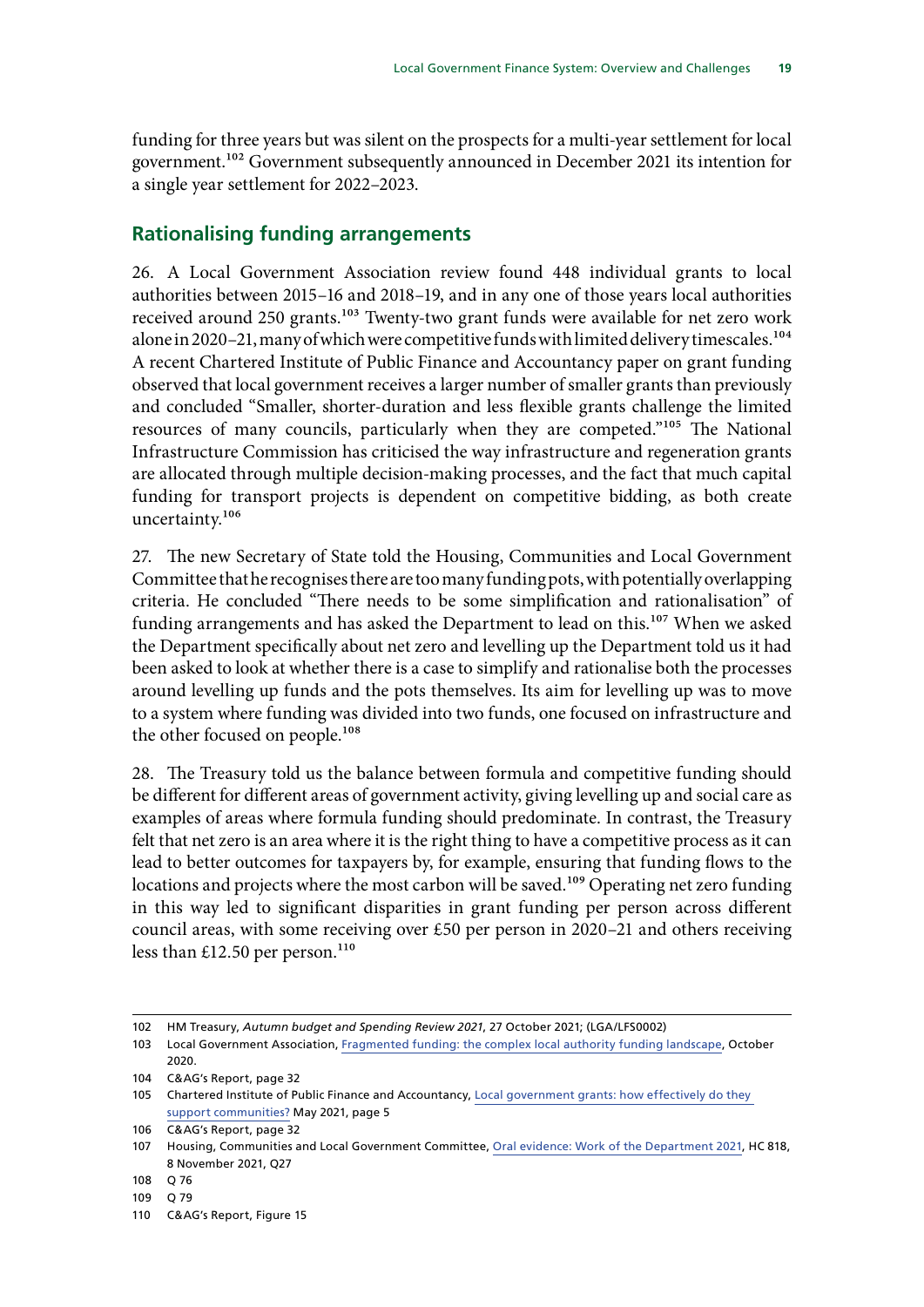29. We noted the interactions between different government policy areas and the "tab" that ultimately falls to local government, including, for example, the impact of changes to health spending or universal credit.<sup>111</sup> The Treasury said that, as part of the spending review, it had discussed those settlements for other departments and that money going in to other areas such as special educational needs, housing, transport, skills and changes to universal credit would have positive effects for the local government sector.<sup>112</sup> This Committee has previously made several recommendations about the need for greater co-ordination within central government with regard to local government: in relation to assessing service impact, measuring financial sustainability, and the structure of funding schemes.<sup>113</sup> This Committee has particularly highlighted the importance of a coordinated plan with clear milestones towards achieving the net zero target, and the importance of coordinated engagement with local government.114 Cross-government working is important to understand interdependencies within such a wide-ranging programme as net zero and enable processes for managing them.<sup>115</sup>

<sup>111</sup> Qq 60, 102

<sup>112</sup> Q 60

<sup>113</sup> Committee of Public Accounts, *Financial sustainability of local authorities*, Fiftieth Report of Session 2017–19, HC 970, 4 July 2018, recommendations 2 and 4; Committee of Public Accounts, *Local government spending*, Seventy-Sixth Report of Session 2017–19, HC 1775, 6 February 2019, recommendation 1; Committee of Public Accounts, *Local government governance and accountability*, Ninety-Seventh Report of Session 2017–19, HC 2077, 15 May 2019, recommendation 1; Committee of Public Accounts, *COVID-19: Local government finance*, Fourth Report of Session 2021–22, HC 239, 4 June 2021, recommendation 3

<sup>114</sup> Committee of Public Accounts, *Achieving net zero*, Forty-Sixth Report of Session 2019–21, HC 935, 5 March 2021, page 3 and recommendation 6

<sup>115</sup> Comptroller & Auditor General, *Achieving net zero*, HC 1035, Session 2019–21, 4 December 2020, paras 20 and 3.10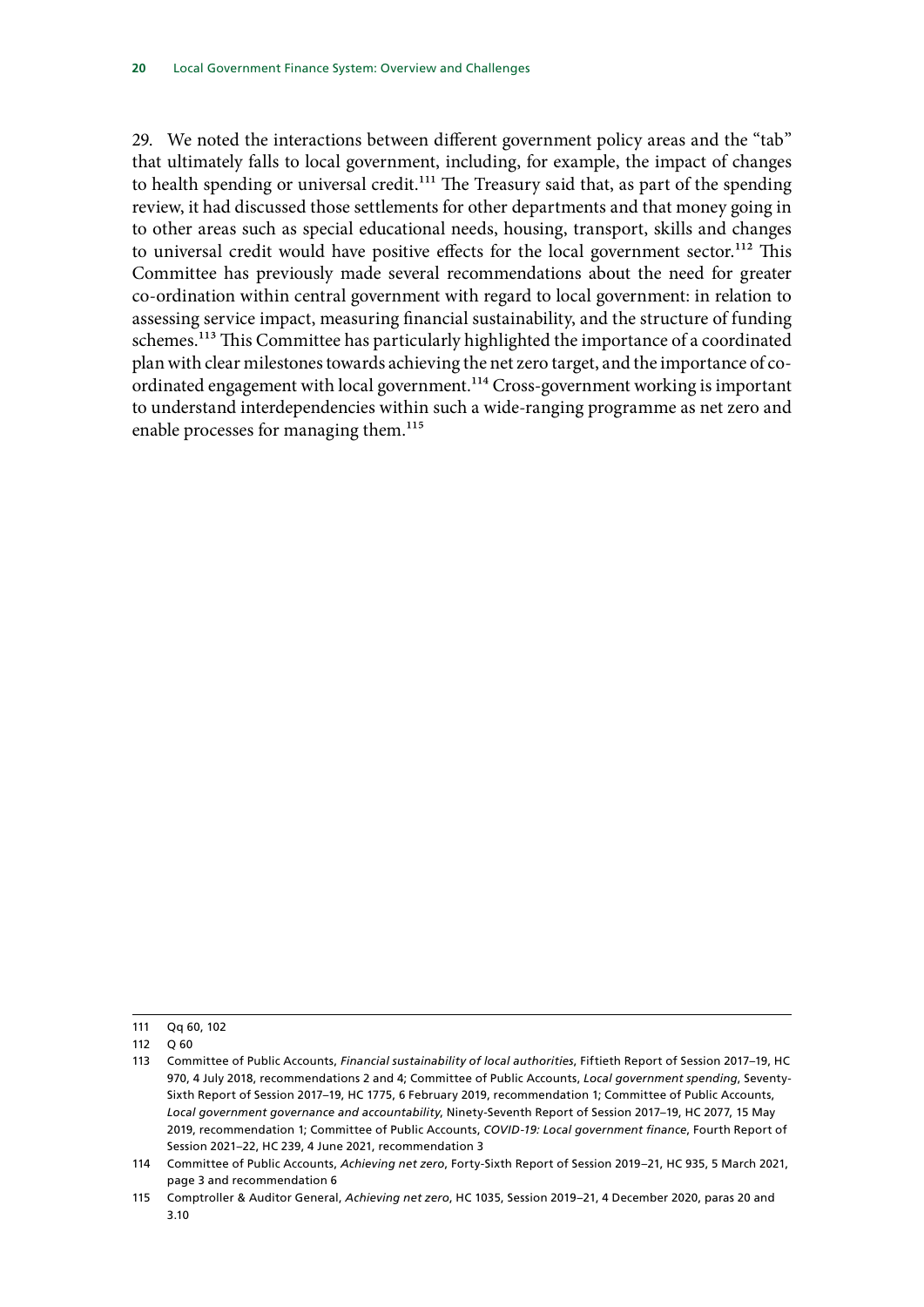# <span id="page-22-0"></span>Formal minutes

#### **Wednesday 26 January 2022**

Members present: Dame Meg Hillier, in the Chair Shaun Bailey Sir Geoffrey Clifton-Brown Mr Mark Francois Peter Grant Mr Richard Holden Sarah Olney Nick Smith James Wild

#### *Local Government Finance System: Overview and Challenges*

Draft Report (*Local Government Finance System: Overview and Challenges*), proposed by the Chair, brought up and read.

*Ordered*, That the draft Report be read a second time, paragraph by paragraph.

Paragraphs 1 to 29 read and agreed to.

Summary agreed to.

Introduction agreed to.

Conclusions and recommendations agreed to.

*Resolved*, That the Report be the Thirty-fourth of the Committee to the House.

*Ordered*, That the Chair make the Report to the House.

*Ordered*, That embargoed copies of the Report be made available, in accordance with the provisions of Standing Order No. 134.

#### **Adjournment**

Adjourned till Monday 31 January at 3:00pm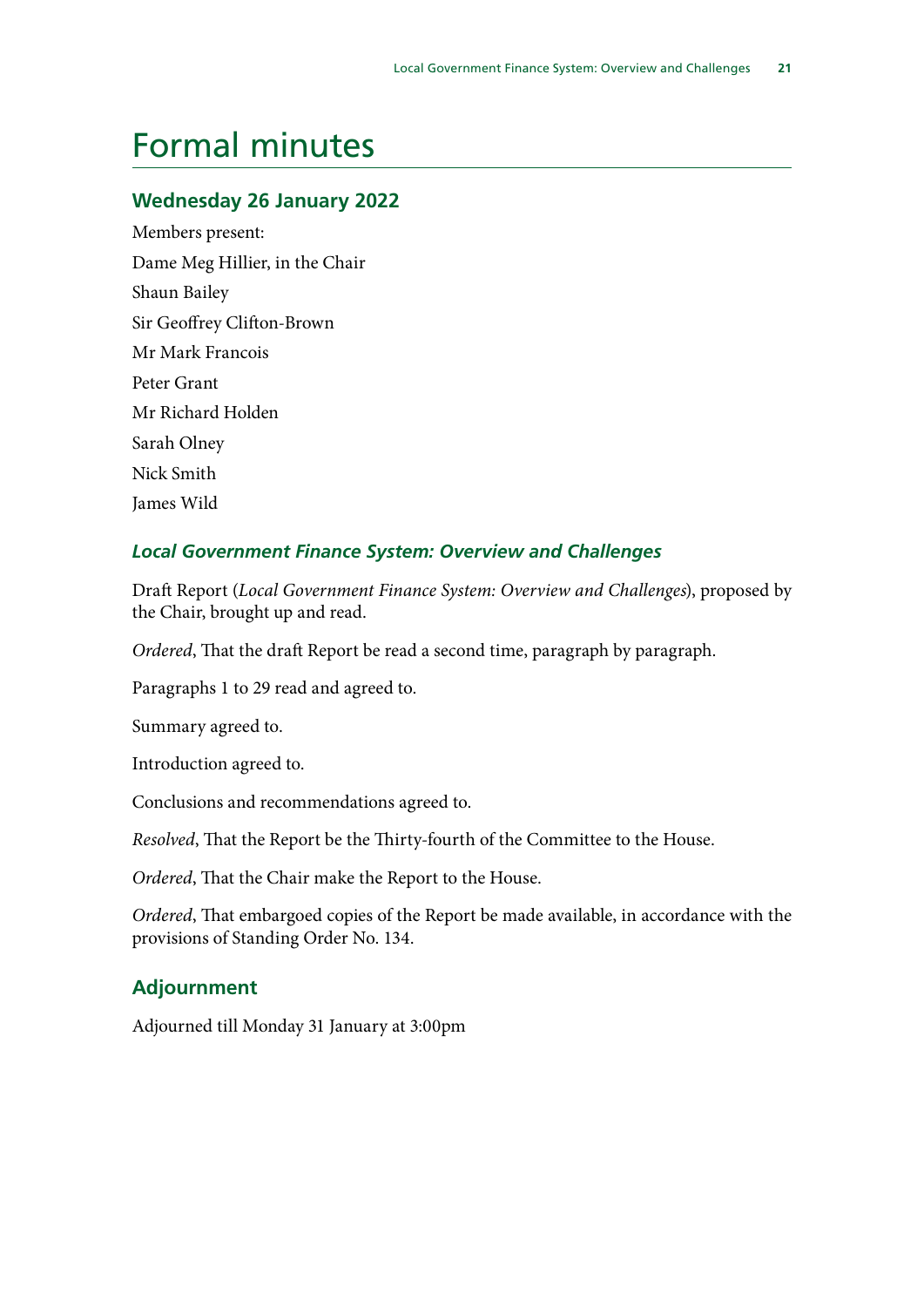### <span id="page-23-0"></span>**Witnesses**

The following witnesses gave evidence. Transcripts can be viewed on the [inquiry publications](https://committees.parliament.uk/work/1578/default/publications/oral-evidence/) [page](https://committees.parliament.uk/work/1578/default/publications/oral-evidence/) of the Committee's website.

#### **Monday 29 November 2021**

**Jeremy Pocklington**, Permanent Secretary, The Department for Levelling Up, Housing and Communities; **Catherine Frances**, Director General Local Government and Public Services, The Department for Levelling Up, Housing and Communities; **Alex Skinner**, Director Local Government Finance, The Department for Levelling Up, Housing and Communities; **Will Garton**, Director Public Services, HM Treasury **DESETE:**  $Q1-120$ 

## Published written evidence

The following written evidence was received and can be viewed on the [inquiry publications](https://committees.parliament.uk/work/1578/default/publications/written-evidence/) [page](https://committees.parliament.uk/work/1578/default/publications/written-evidence/) of the Committee's website.

LFS numbers are generated by the evidence processing system and so may not be complete.

- 1 ICAEW ([LFS0001](https://committees.parliament.uk/writtenevidence/41055/html/))
- 2 Local Government Association (LGA) [\(LFS0002\)](https://committees.parliament.uk/writtenevidence/41092/html/)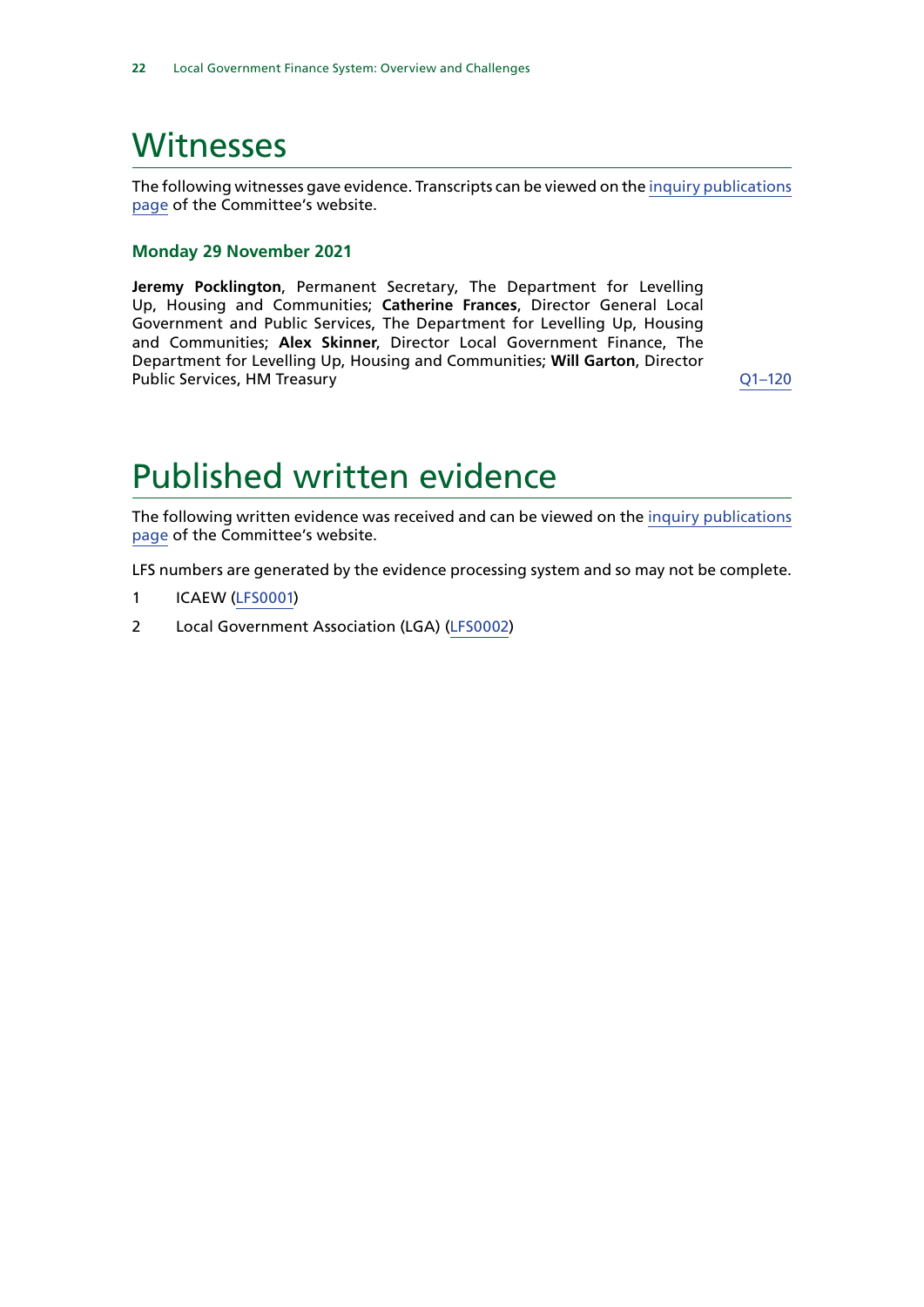# <span id="page-24-0"></span>List of Reports from the Committee during the current Parliament

All publications from the Committee are available on the [publications page](https://committees.parliament.uk/committee/127/public-accounts-committee/publications/) of the Committee's website.

#### **Session 2021–22**

| <b>Number</b>    | <b>Title</b>                                                                                       | Reference     |
|------------------|----------------------------------------------------------------------------------------------------|---------------|
| 1st              | Low emission cars                                                                                  | <b>HC 186</b> |
| 2 <sub>nd</sub>  | <b>BBC strategic financial management</b>                                                          | <b>HC 187</b> |
| 3rd              | COVID-19: Support for children's education                                                         | <b>HC 240</b> |
| 4th              | COVID-19: Local government finance                                                                 | <b>HC 239</b> |
| 5th              | <b>COVID-19: Government Support for Charities</b>                                                  | <b>HC 250</b> |
| 6th              | <b>Public Sector Pensions</b>                                                                      | <b>HC 289</b> |
| 7th              | <b>Adult Social Care Markets</b>                                                                   | <b>HC 252</b> |
| 8th              | COVID 19: Culture Recovery Fund                                                                    | <b>HC 340</b> |
| 9th              | Fraud and Error                                                                                    | <b>HC 253</b> |
| 10th             | Overview of the English rail system                                                                | <b>HC 170</b> |
| 11th             | Local auditor reporting on local government in England                                             | <b>HC 171</b> |
| 12th             | COVID 19: Cost Tracker Update                                                                      | <b>HC 173</b> |
| 13 <sub>th</sub> | Initial lessons from the government's response to the<br>COVID-19 pandemic                         | <b>HC 175</b> |
| 14th             | <b>Windrush Compensation Scheme</b>                                                                | <b>HC 174</b> |
| 15th             | <b>DWP Employment support</b>                                                                      | <b>HC 177</b> |
| 16th             | Principles of effective regulation                                                                 | <b>HC 176</b> |
| 17th             | High Speed 2: Progress at Summer 2021                                                              | <b>HC 329</b> |
| 18th             | Government's delivery through arm's-length bodies                                                  | <b>HC 181</b> |
| 19th             | Protecting consumers from unsafe products                                                          | <b>HC 180</b> |
| 20th             | Optimising the defence estate                                                                      | <b>HC 179</b> |
| 21st             | <b>School Funding</b>                                                                              | <b>HC 183</b> |
| 22nd             | Improving the performance of major defence equipment<br>contracts                                  | <b>HC 185</b> |
| 23rd             | Test and Trace update                                                                              | <b>HC 182</b> |
| 24th             | Crossrail: A progress update                                                                       | <b>HC 184</b> |
| 25th             | The Department for Work and Pensions' Accounts 2020-21 -<br>Fraud and error in the benefits system | <b>HC 633</b> |
| 26th             | Lessons from Greensill Capital: accreditation to business<br>support schemes                       | <b>HC 169</b> |
| 27th             | <b>Green Homes Grant Voucher Scheme</b>                                                            | <b>HC 635</b> |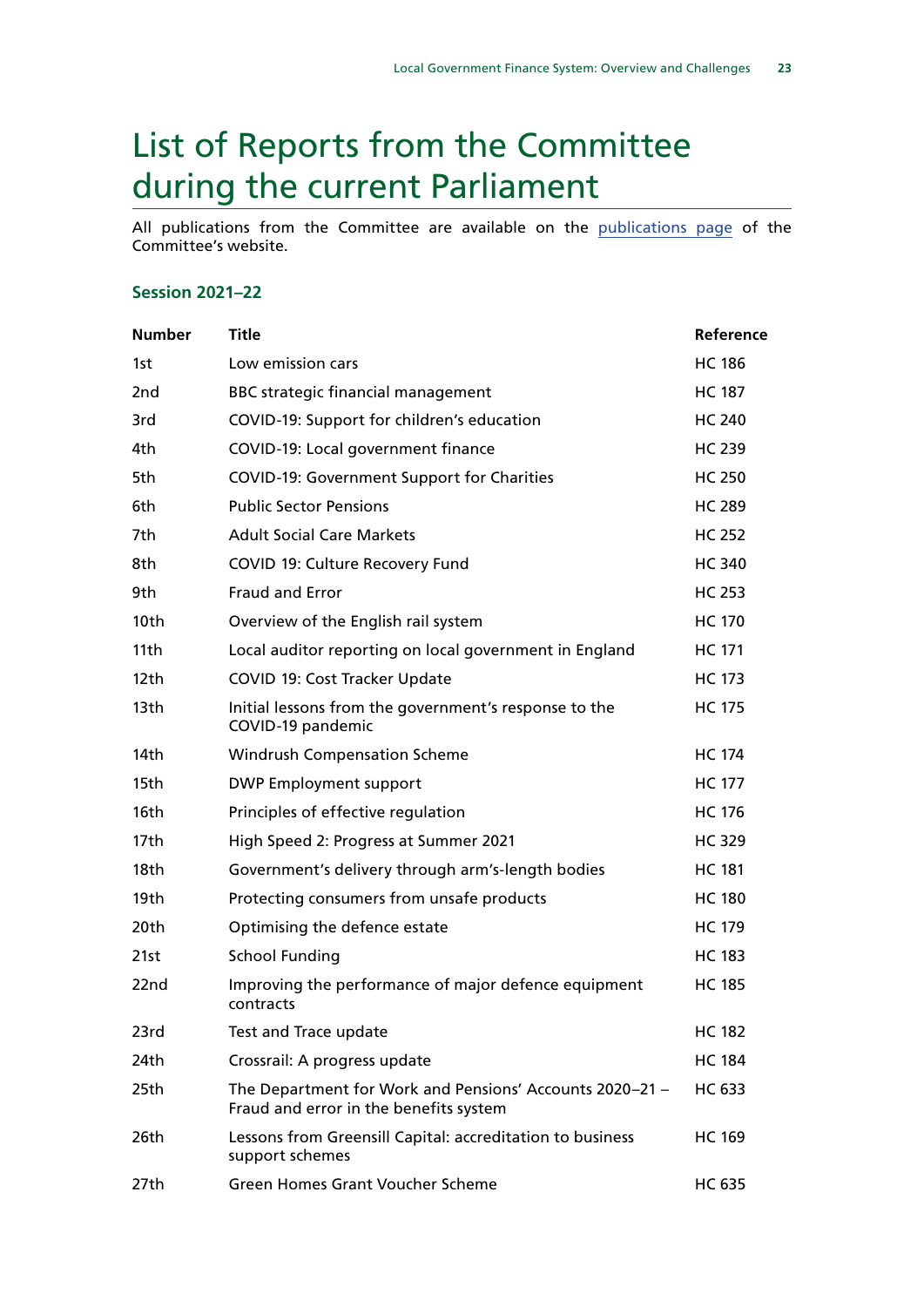| <b>Number</b>         | Title                                                                   | Reference     |
|-----------------------|-------------------------------------------------------------------------|---------------|
| 28th                  | Efficiency in government                                                | <b>HC 636</b> |
| 29th                  | The National Law Enforcement Data Programme                             | HC 638        |
| 30th                  | Challenges in implementing digital change                               | <b>HC 637</b> |
| 31st                  | <b>Environmental Land Management Scheme</b>                             | <b>HC 639</b> |
| 32nd                  | Delivering gigabitcapable broadband                                     | <b>HC 743</b> |
| 33rd                  | Underpayments of the State Pension                                      | <b>HC 654</b> |
| 1st Special<br>Report | Fifth Annual Report of the Chair of the Committee of Public<br>Accounts | <b>HC 222</b> |

#### **Session 2019–21**

| <b>Number</b>    | <b>Title</b>                                                              | Reference     |
|------------------|---------------------------------------------------------------------------|---------------|
| 1st              | Support for children with special educational needs and<br>disabilities   | <b>HC 85</b>  |
| 2nd              | Defence Nuclear Infrastructure                                            | <b>HC 86</b>  |
| 3rd              | High Speed 2: Spring 2020 Update                                          | <b>HC 84</b>  |
| 4th              | EU Exit: Get ready for Brexit Campaign                                    | <b>HC 131</b> |
| 5th              | University technical colleges                                             | <b>HC 87</b>  |
| 6th              | Excess votes 2018-19                                                      | <b>HC 243</b> |
| 7th.             | Gambling regulation: problem gambling and protecting<br>vulnerable people | <b>HC 134</b> |
| 8th              | NHS capital expenditure and financial management                          | <b>HC 344</b> |
| 9th              | Water supply and demand management                                        | <b>HC 378</b> |
| 10th             | Defence capability and the Equipment Plan                                 | HC 247        |
| 11 <sub>th</sub> | Local authority investment in commercial property                         | <b>HC 312</b> |
| 12th             | Management of tax reliefs                                                 | <b>HC 379</b> |
| 13 <sub>th</sub> | Whole of Government Response to COVID-19                                  | <b>HC 404</b> |
| 14th             | Readying the NHS and social care for the COVID-19 peak                    | <b>HC 405</b> |
| 15th             | Improving the prison estate                                               | <b>HC 244</b> |
| 16th             | Progress in remediating dangerous cladding                                | <b>HC 406</b> |
| 17th             | Immigration enforcement                                                   | <b>HC 407</b> |
| 18th             | NHS nursing workforce                                                     | <b>HC 408</b> |
| 19th             | Restoration and renewal of the Palace of Westminster                      | <b>HC 549</b> |
| 20th             | Tackling the tax gap                                                      | <b>HC 650</b> |
| 21st             | Government support for UK exporters                                       | <b>HC 679</b> |
| 22nd             | Digital transformation in the NHS                                         | <b>HC 680</b> |
| 23rd             | Delivering carrier strike                                                 | <b>HC 684</b> |
| 24th             | Selecting towns for the Towns Fund                                        | <b>HC 651</b> |